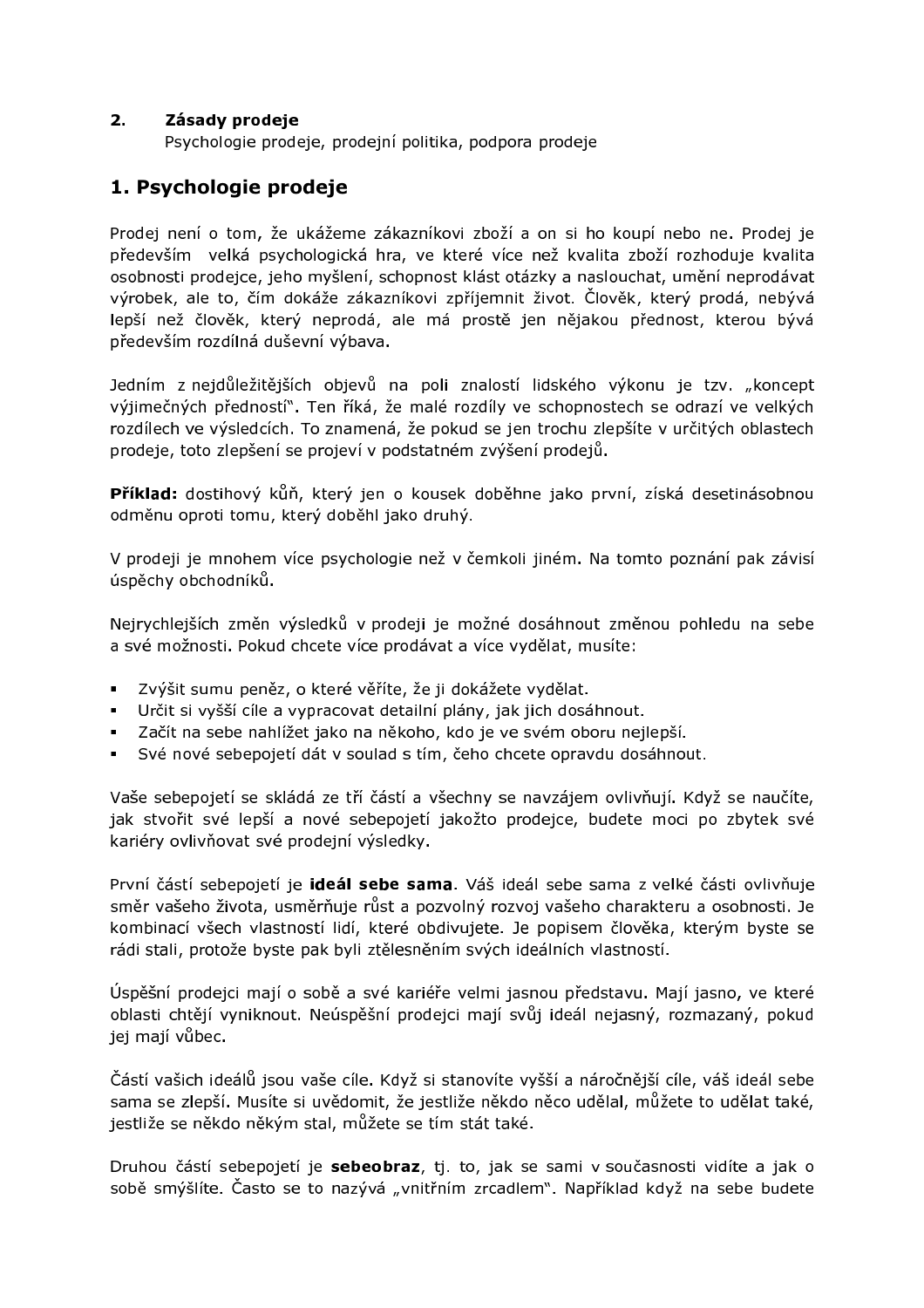pohlížet jako na klidné, sebevědomé a schopné prodejce, budete se tak také při prodeji cítit.

Nejrychlejší změny v prodejních výsledcích pocházejí ze změny sebeobrazu.

Třetí součástí sebepojetí je sebeúcta. Ta je jakýmsi zdrojem energie vaší vnitřní síly. Je to jeden z nejdůležitějších prvků, který ovlivňuje postoje a osobnost. Sebeúcta by se dala nejlépe vyjádřit jako to, nakolik máte rádi sami sebe. Lidé s velkou sebeúctou mají obrovské osobní schopnosti a zvládnou takřka vše, do čeho se pustí.

K hlavním překážkám, které vedou k neúspěchu v prodeji, patří:

- · pocit že v něčem nejste dobří,
- negativní srovnávání s ostatními, když sobě přičítáte menší schopnosti a ostatním větší, než ve skutečnosti mají.

Malá sebeúcta pak vede k pesimismu, stresu, obavám, pochybám a tendenci takřka vždy se podceňovat. Jejím následkem při prodeji je strach z odmítnutí, který patří mezi největší překážky úspěchu v prodeji. Strach z odmítnutí je však strachem získaným, tzn. že se ho lze i zbavit, odnaučit se jemu. Má-li být strach z odmítnutí překonán, je nutné si nejdříve uvědomit, že odmítnutí není myšleno osobně. Nemá nic společného s osobností nebo schopnostmi, ale je pouhou obyčejnou reakcí na nabídku prodeje.

# Základní pravidla:

- Strach je a vždy bude jedním z největších nepřátel lidstva.
- Abyste dosáhli v prodeji velkého úspěchu, musíte nejdříve odstranit svůj strach.
- Nezi strachem a sebeúctou existuje nepřímá úměra čím větší bude vaše sebeúcta, tím menší bude váš strach.
- · Úroveň vaší sebeúcty z velké části určuje úroveň vašich prodejů nebo to, jak šťastně a optimisticky se cítíte.
- Vaše sebeúcta se odvíjí od toho, nakolik si sami sebe vážíte a nakolik v sobě spatřujete plnohodnotného člověka.
- Vaše nasazení je druhá strana vaší sebeúcty.
- · Úroveň vašeho nasazení se odvíjí od toho, jaké výkony podáváte.
- Čím lépe se cítíte, tím lepší výkony podáváte a naopak obě vlastnosti se navzájem podporují a posilují.
- Budete-li vědomě a s rozmyslem dělat vše na dobré a profesionální úrovni, nakonec se profesionály stanete jak ve své práci, tak vůči svým zákazníkům.
- · Budete-li se chovat jako obchodní profesionál, ostatní se k vám budou chovat jako byste jím opravdu byli. Váš sebeobraz, tj. to, jak na sebe pohlížíte, určuje váš současný výkon.
- · Úprava sebeobrazu má klíčovou důležitost při uvolňování vašeho prodejního potenciálu.
- · Jakmile změníte pohled na sebe sama, vaše prodejní výsledky se ihned zlepší.

# Úprava vašeho sebeobrazu

Existuje sedm způsobů, jak o sobě špičkoví prodejci v každém odvětví přemýšlejí, jak se vidí a jak reagují na zákazníky. Můžete je považovat za sedm kroků k vylepšenému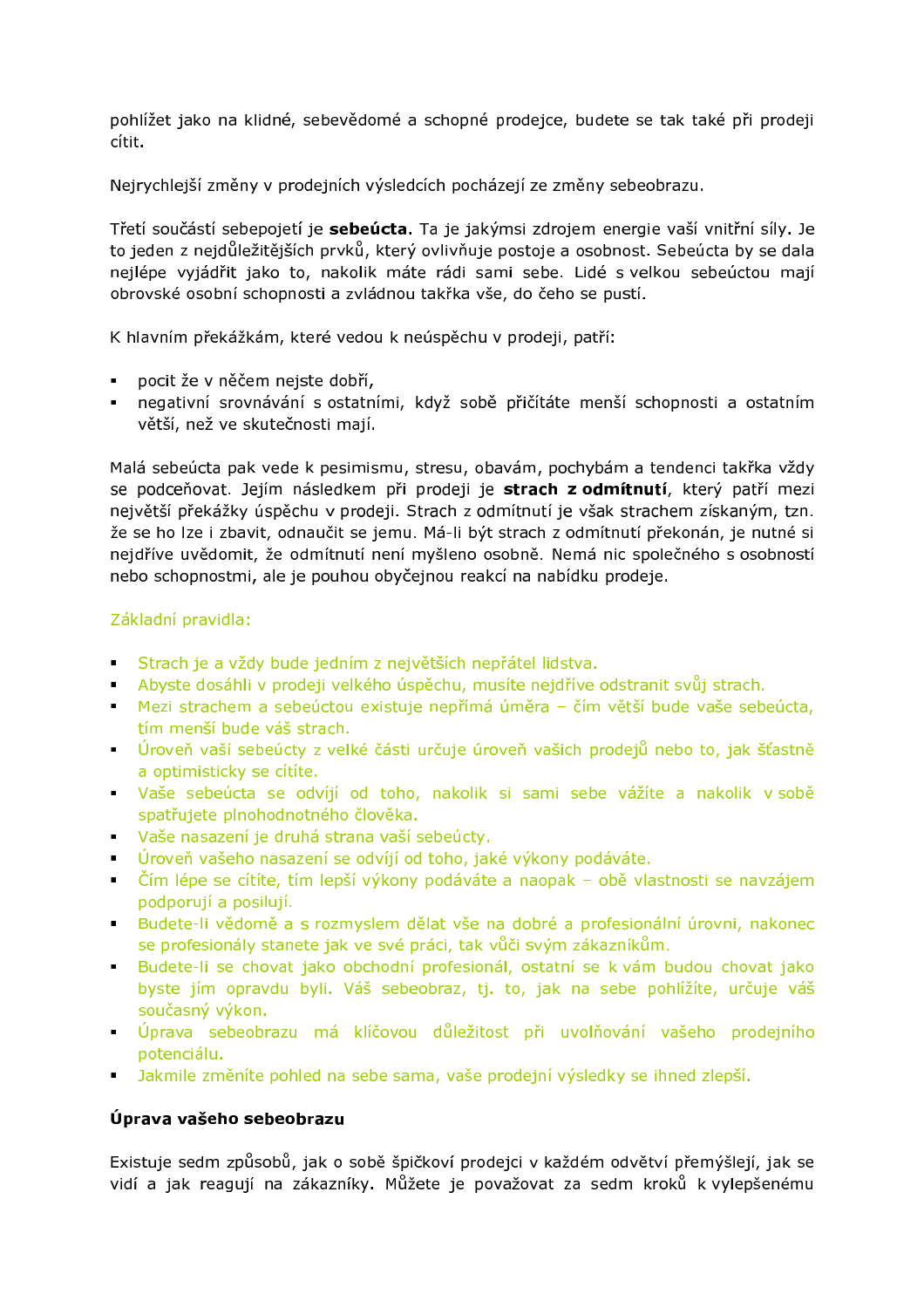sebeobrazu a sebeúctě. Když svůj sebeobraz upravíte tak, aby byl podobný sebeobrazu nejlepších prodejců, mnohem rychleji se u vás projeví zlepšené výsledky v prodeji.

# 1. Jste sami sobě zaměstnavateli

Úhel pohledu na sebezaměstnávání je způsob, jakým přistupujete ke své práci, podniku, zboží, službám či zákazníkům. Vidíte se jako ředitel své vlastní prodejní organizace, což vyplývá z toho, že přijímáte plnou odpovědnost za sebe samé a za vše, co se vám přihodí. Pocit vlády nad svým vlastním hospodářským údělem tvoří zásadní dělítko mezi těmi, kdo podávají vysoké výkony a těmi, kdo podávají výkony nízké.

Je-li sebeúcta prvním pilířem vašeho úspěchu v prodeji, pak odpovědnost k sobě samým je druhým pilířem. Tyto dva pilíře se navzájem podporují a jeden bez druhého nemá smysl.

# 2. Jak být spíše konzultant než prodejce

Druhý způsob, jak na sebe nejlepší prodejci nahlížejí, je ten, že se vidí spíše jako konzultanti než jako prodejci. Nabídkou svých služeb, svého zboží se snaží zákazníkům spíše pomoci, vyřešit jejich problém, než aby se snažili jim jen prodat svůj produkt či službu. Jejich zákazníci mívají pocit, že se prodejci starají více o ně něž o svůj obchod.

Konzultanti tráví spoustu času tím, že svůj výrobek, službu poznávají skrz na skrz. Musí znát každičký detail toho, co prodává a také to, co prodává konkurence.

K plnému pochopení situace zákazníka před tím, než mu konzultant doporučí, co má koupit, je potřebný čas. Před schůzkou si budete klást důkladné otázky, které vám pomohou hlouběji pochopit zákazníkovy potřeby, svůj produkt nebo službu prodáváte přesně na míru, takže zákazník nakonec dojde k závěru, že to, co si koupil, je vlastně ideálním řešením jeho současného problému. Schopnost předvést výrobek jako ideální řešení je přímo úměrná času, který vložíte do pochopení situace zákazníka před tím, než mu cokoli navrhnete nebo doporučíte. Tato schopnost propůjčuje vašemu přístupu konzultanta známku kvality.

### 3. Jak se stát lékařem prodeje

Třetí pohled, jakým na sebe profesionálové v oboru prodeje nahlížejí, je jako na doktora prodeje. V tomto případě konají prodejci vše potřebné v nejlepším pacientově zájmu a cítí se být vázáni přísným etickým kodexem. Takovíto prodejci postupují ve třech fázích:

- vyšetření kladete postupně dobře připravené otázky, provedete zevrubné  $\mathsf{a}$ vyšetření a zjistíte, jak daný pacientův (zákazníkův) stav uspokojivě léčit.
- diagnóza utvrzujete se ve správnosti předešlého vyšetření, abyste si byli  $b)$ naprosto jisti, že jste odhalili skutečné symptomy zákazníkova problému. Kladete dodatečné otázky, abyste se utvrdili ve své diagnóze a abyste se spolu s pacientem (zákazníkem) shodli na tom, že diagnóza přesně popisuje stav jeho těžkostí.
- léčení (řešení problému) zákazníkovi předvedete svůj produkt nebo službu a  $\mathsf{C}$ ukážete mu, že právě váš produkt či služba je tím nejlepším na vámi diagnostikovanou nemoc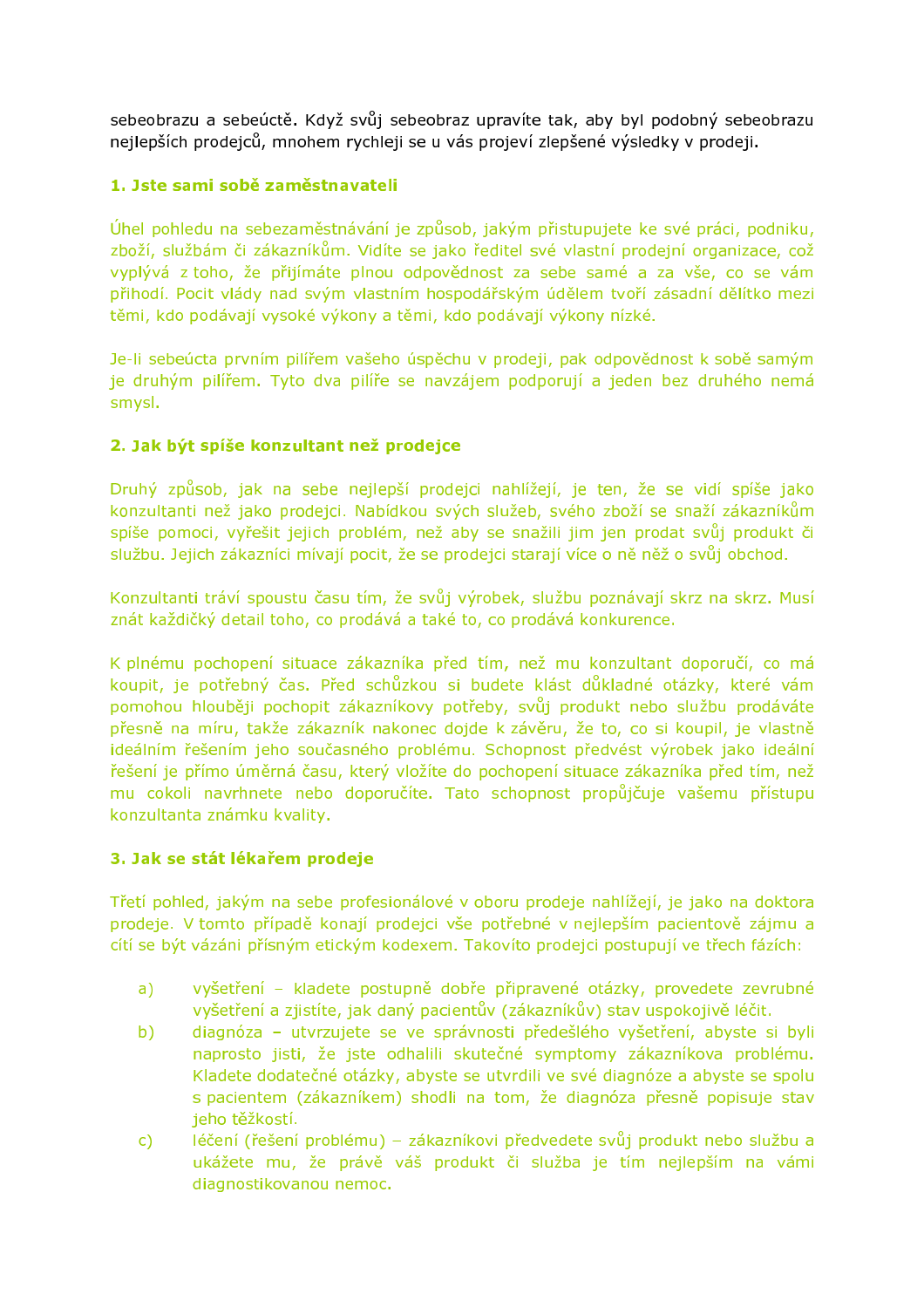Profesionálové, kteří se ke svým zákazníkům chovají stejně jako lékaři, když léčí své pacienty, zjistili, že jim tento postup dopomáhá k mnohem hladšímu jednání se zákazníky a že jejich výsledky jsou lepší a dosahují jich dokonce za kratší dobu.

# 4. Jak začít o prodeji strategicky přemýšlet

Špičkoví prodejci si určují jasné cíle, kterých chtějí dosáhnout, a k jejich dosažení si vypracovávají důmyslné plány. Práci si nejdříve naplánují a potom svůj plán práce uskuteční. Na rozdíl od těch, kteří strategicky přemýšlejí, se neprofesionálové vrhají bezhlavě do víru dění na trhu.

Člověk, který má jasně a dobře propracovaný plán úspěchu, plán zabírající se všemi stránkami řízení svých obchodů, se cítí mnohem více v pohodě, sebevědoměji než ten, kdo má pocit, že na nějaké plánování svých činností do budoucna nemá čas. Máte-li dobrý plán, pak máte cestu, po které půjdete.

Obrovskou výhodou, které strategické myšlení a plánování nabízí, je to, že zlepšuje vaši sebeúctu stejně jako váš ideál sebe sama. Čím více se zaměříte na dosahování jasných cílů, tím větší spokojenost se svou kariérou z toho pro vás plyne.

# 5. Jak splnit úkol

Důležitou vlastností všech nelepších prodejců je to, že se můžeme vždy spolehnout, že svou práci udělají pořádně a podle plánu. Silně se zaměřují na výsledek.

Špičkoví prodejci mají dvě vlastnosti – empatii a ctižádost. Empatie zajišťuje to, že se ke svým zákazníkům chovají s citem a v jejich nejlepším zájmu. Ctižádost pak zajišťuje to, že se neustále drží svého cíle, což je dosažení očekávaných prodejů, a samozřejmě dokážou udržet tyto dvě vlastnosti v rovnováze.

### 6. Jak být nejlepší

Špičkoví profesionální prodejci na sebe pohlížejí jako na lidi, kteří jsou schopni ve svém oboru patřit mezi nejlepší. Mají velkou ctižádost, za vzory si volí ty nejlepší ve svém odvětví a také se s nimi ztotožňují (čtou jejich knihy, chodí je žádat o rady...).

Vysoká sebeúcta budí v člověku touhu být stále lepší a lepší.

Nasadíte-li si laťku vysoko, vaše mínění o sobě se okamžitě zlepší, budete si sami sebe více vážit a uvěříte, že můžete dokázat více. Vás prodej se zvýší a uvnitř vás se to projeví jako váš vylepšený sebeobraz.

Být vynikající je pouze cesta a nikoli cíl. Rozhodnutí musíte podepřít vytrvalostí, rozhodností a tvrdou prací.

# 7. Partnerství

Sedmým krokem k vybudování si lepšího sebeobranu a vylepšení prodeje je přijetí tzv. myšlení Zlatého pravidla. Zlaté pravidlo říká: "Čiň jiným pouze to, co bys chtěl, aby oni činili tobě." Pokud toto pravidlo uplatníme na prodej, znamená to, že byste "měli jiným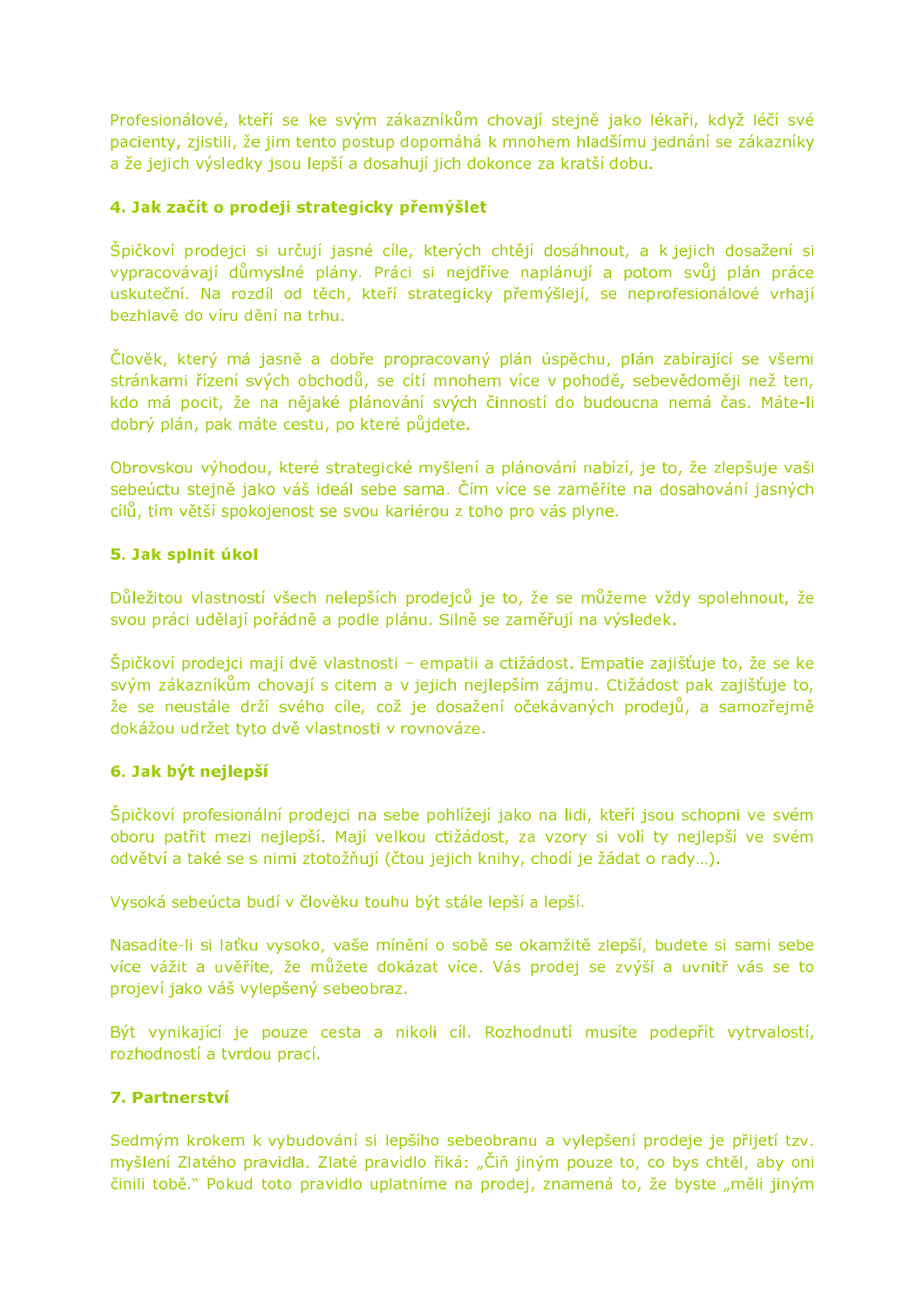prodávat jen to, co byste chtěli, aby oni prodávali vám". Svým zákazníkům budete prodávat se stejnou ctí, pochopením a pečlivostí, jakou byste vyžadovali od kohokoli, kdo by něco prodával vám.

Nejdůležitější částí, kterou se řídí prodej podle Zlatého pravidla, je citový prvek obsažený ve slovech "péče a starosť":

- · zájem o zákazníka
- pečlivá příprava před každou schůzkou
- · zájem o vámi prodávaný produkt
- · poskytnutí solidních informací

Máte-li se za veskrze připraveného, schopného, inteligentního a přepečlivého profesionála v prodeji, pak budete s to podávat v každé situaci nejlepší výkony. Vytvoříte si duševní výbavu špičkového prodejce v každém oboru a také dosáhnete špičkových výsledků.

### Shrnutí závěrem:

- · Osmdesát procent úspěchu v prodeji se odvíjí od toho, co se vám honí hlavou, jak o sobě smýšlíte.
- · Změna názoru na sebe sama a na schopnosti může změnit a změní výkon.
- · Sebepojetí je hlavní program, který řídí vše, co říkáte nebo děláte.
- · Sebepojetí je ve stavu neustálého pozvolného vývoje.
- · Přijmete-li plnou odpovědnost za chod své osobní prodejní společnosti, stanete se prvotní tvůrčí silou ve svém životě, budete spíše aktivní než pasivní.
- · Jestliže se budete mít za konzultanta, budete vystupovat jako schopní profesionálové, budete prodávat více svého zboží a dokonce rychleji a jednodušeji než kdy předtím.
- Jakožto lékař prodeje na sebe musíte pohlížet jako skrz na skrz dobře připraveného profesionála, který postupuje ve třech fázích: vyšetření, diagnóza a léčení.
- Musíte si být vědomi, co každičkou minutu celého dne děláte a proč to děláte.
- Musíte přesně vědět, kolik peněž hodláte vydělat, a co a kolik toho musíte prodat, abyste tento svůj cíl splnili.
- · Spatřujete v sobě schopnosti dosáhnout až na nejvyšší příčky ve vašem oboru, a to například tak, že budete napodobovat chování nejlepších prodejců kolem vás.
- Chovat se ke svým zákazníkům tak, jak byste chtěli, aby se k vám, coby zákazníkům, chovali jiní prodejci.
- O zákazníka pečujete a on to také tak cítí.

Výsledkem těchto způsobů myšlení bude, že svůj sebeobraz vytvarujete do takové podoby, aby byl shodný se sebeobrazem nejúspěšnějších a nejlépe placených prodejců v každém průmyslovém odvětví. Budete na sebe tedy pohlížet způsobem jak to dělají úspěšní lidé.

Existuje sedm zákonů, které se dají uplatnit na prodej. Když svůj život a své aktivity uvedete do souladu s těmito zákony, odstartujete svou kariéru.

# 1. Velký zákon

První z duševních zákon je Sokratův Zákon kauzality, jinak zvaný též Zákon příčiny a následku. Říká, že každý následek má svou vlastní příčinu. Pokud se chcete k něčemu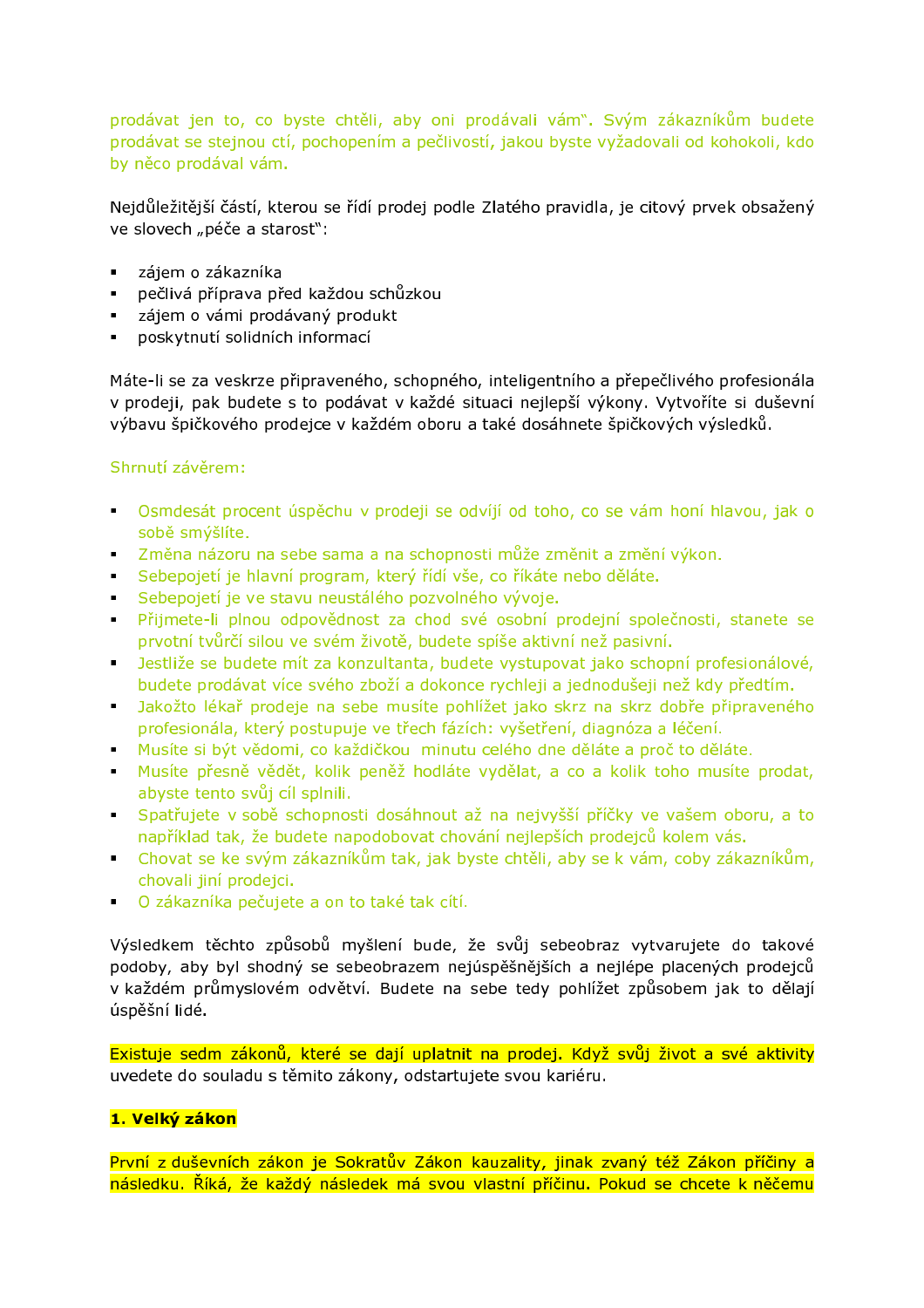dopracovat a dokážete to jasně popsat, musíte vystopovat události, které to zapříčinily, a tyto příčiny uvést v život. Prodejní úspěch je následek. Má své příčiny. Jestliže najdete někoho, kdo má úspěch v prodeji, a vykonáte totéž, co dělala ona osoba, dosáhnete stejných výsledků.

Pokud chcete být jedním z nejlepších a nejlépe placených prodejců v oboru, musíte zjistit, co ostatní dobře placení prodejci dělají, a udělat totéž. Budete-li ustavičně dělat totéž, co oni, domůžete se nakonec stejných výsledků. Nevykonáte-li to, co konají úspěšní lidé, nedostanete to, co dostávají oni.

Přirozeným důsledkem Zákona příčiny a následku je Zákon setby a sklizně – dnes sklízíte výsledky toho, co jste v minulosti zaseli. Cokoli vložíte do své práce, to dostanete zpátky, nic víc, nic méně.

Pokud nejste z nějakého důvodu spokojeni se svou slizní, je jen na vás samotných, abyste ihned změnili setbu.

#### 2. Zákon odměny

Zákon odměny je přeformulovaným Zákonem setby a sklizně a říká:

- **E** každý má být odměněn způsobem, jakým přispěl,
- **za svou snahu a přispění, jakkoli malé nebo velké, budete vždy odměněni.**

V dlouhém období vás nelze odměnit za více, než iste vložili. Váš dnešní příjem je odměnou za to, co jste vykonali v minulosti. Jestliže chcete svou odměnu zvýšit, musíte zvýšit také hodnotu svého příspěvku.

#### 3. Zákon vlivu

Tento zákon říká: "Máte sami o sobě dobrý pocit do té míry, kdy cítíte, že máte nad svým vlastním životem kontrolu."

Opak tohoto zákona tvrdí, že o sobě máte špatný pocit do té míry, kdy cítíte, že nad svým vlastním životem nemáte kontrolu.

Psychologové to nazývají teorie "místa vlivu". Jste nejšťastnější a nejsebevědomější, máte-li pocit, že jste vládcem nad svým osudem a že ovládáte vše, co děláte.

#### 4. Zákon víry

Tento zákon praví: "Když něčemu věříte a máte k tomu citový vztah, stane se to skutečností.<sup>»</sup>

Zákon víry tvrdí, že nemusíte nutně věřit tomu, co vidíte, ale vidíte to, čemu jste se už rozhodli uvěřit. Vaše víra ovládá vaši skutečnost. Vždy jednáte tak, aby vaše činy nebyly v rozporu s vaší nejvnitřnější vírou a přesvědčením. Lez tedy poznat, čemu věříte z toho, co děláte. Ne z toho, co říkáte, píšete, přejete si, v co doufáte nebo co zamýšlíte dělat. Jen z vašich skutků.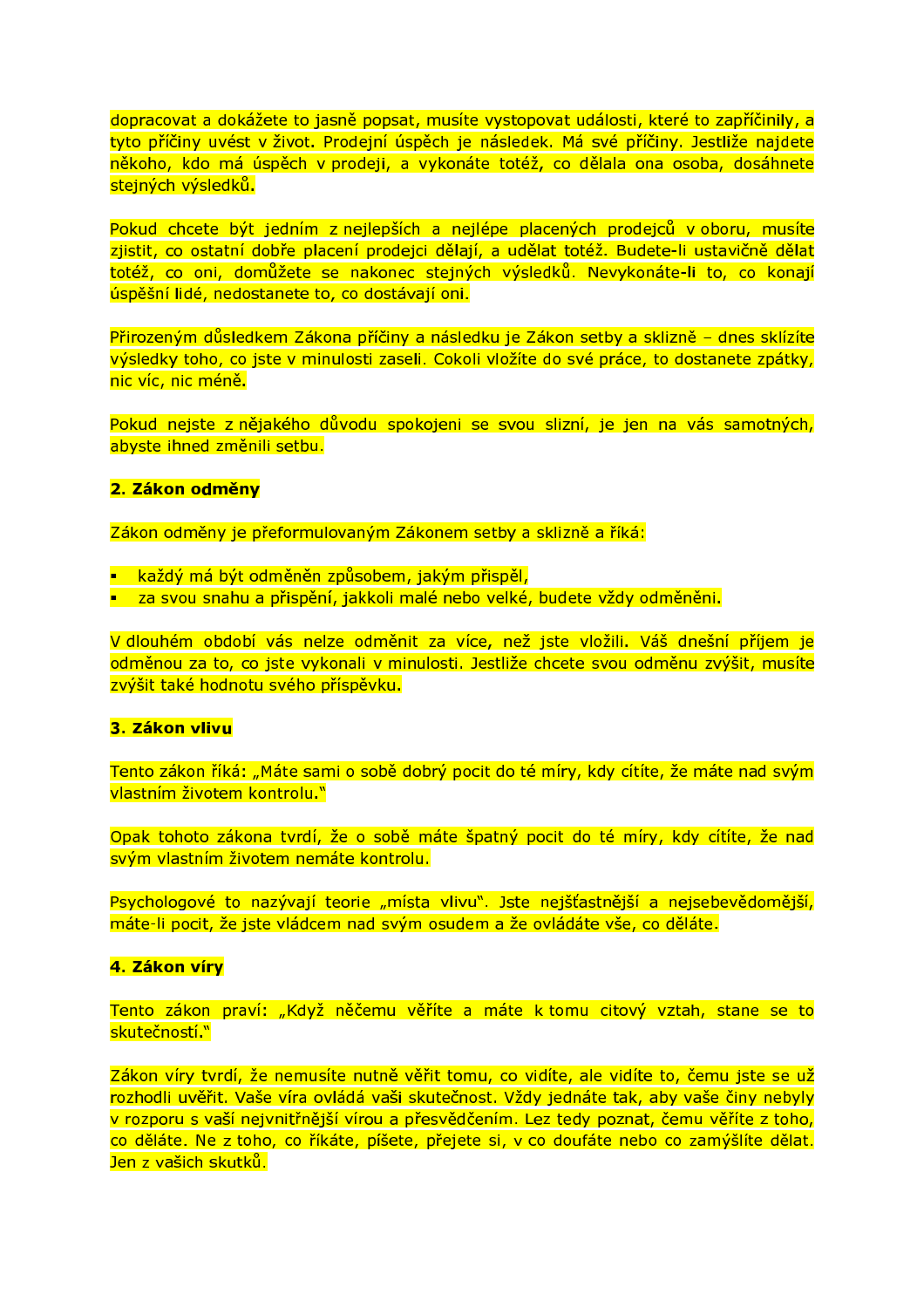Jestliže pevně věříte v úspěch, a každý den chodíte, mluvíte, chováte se a jednáte přesně tak, jak by jednal člověk s úspěchem, nakonec si vyvinete duševní výbavu úspěšného prodeice.

### 5. Zákon soustředění

Zákon soustředění říká: "Čím žijete, to ve vašem životě roste a šíří se." Tento zákon tvrdí, že čím více o něčem přemýšlíte, tím více svých duševních sil tomuto úkolu přiřazujete. Pokud o něčem přemýšlíte dostatečně dlouho, nakonec to ovládne vaše myšlení a ovlivní i vaše chování. Čím víc o svých cílech uvažujete, tím rychleji se před vámi objeví a proniknou i do vašeho okolního světa.

Uděláte-li však tu chybu, že začnete přemýšlet o věcech, kterých se bojíte, prorostou i ty do vašeho myšlení a ovládnou i vaše chování.

- · Úspěšní lidé neustále myslí na to, co chtějí.
- · Neúspěšní naopak přemýšlejí o věcech nebo ulpívají na věcech, které nechtějí.

#### 6. Zákon přitažlivosti

Když o sobě nebo o svém výrobku nebo službě přemýšlíte kladně, vysíláte jakousi pozitivní duševní energii, která k vám vábí nekonečnou řadu možností prodeje a zákazníků potenciálních nebo takových, kterým jste byli doporučeni. Čím více se zlepšíte ve své obsluze zákazníků, tím lepší zákazníci se k vám pohrnou. Čím víc dáte, tím víc dostanete. Vše, co dnes v životě máte, iste k sobě přitáhli tím, co iste zač.

Můžete mít v životě mnohem víc, neboť můžete změnit sami sebe a změníte tedy i své nejdůležitější myšleny.

### 7. Zákon shody

Zákon shody praví: "Váš vnější svět je odrazem vašeho vnitřního světa." Vnější svět je zrcadlo, které odráží, jaký člověk vlastně jste, a to v každém ohledu. Neodráží to, jakým člověkem být chcete nebo koho předstíráte, nýbrž odráží, jakým člověkem jste ve skutečnosti a právě teď.

- · Pokud chcete, aby se k vám lidé chovali pěkně a měli k vám kladný vztah, musíte ho mít v prvé řadě vy k nim.
- **Vaše vztahy jsou odrazem vaší skutečné osobnosti a charakteru.**
- · Pozměněním svých myšlenek rovněž měníte vnější stránky svého života.

#### Sedm cvičení k dosažení duševní zdatnosti

Duševní zdatnost se dá definovat jako všeobecný postoj plný optimismu, sebedůvěry, dobré nálady, který pozitivně ovlivňuje vše, co děláte. Existuje sedm duševních cvičení, která můžete provádět po celý den pro udržení své optimistické, pozitivní a duševní zdatnosti. Používají je nejlepší profesionálové každého oboru.

Jsou to: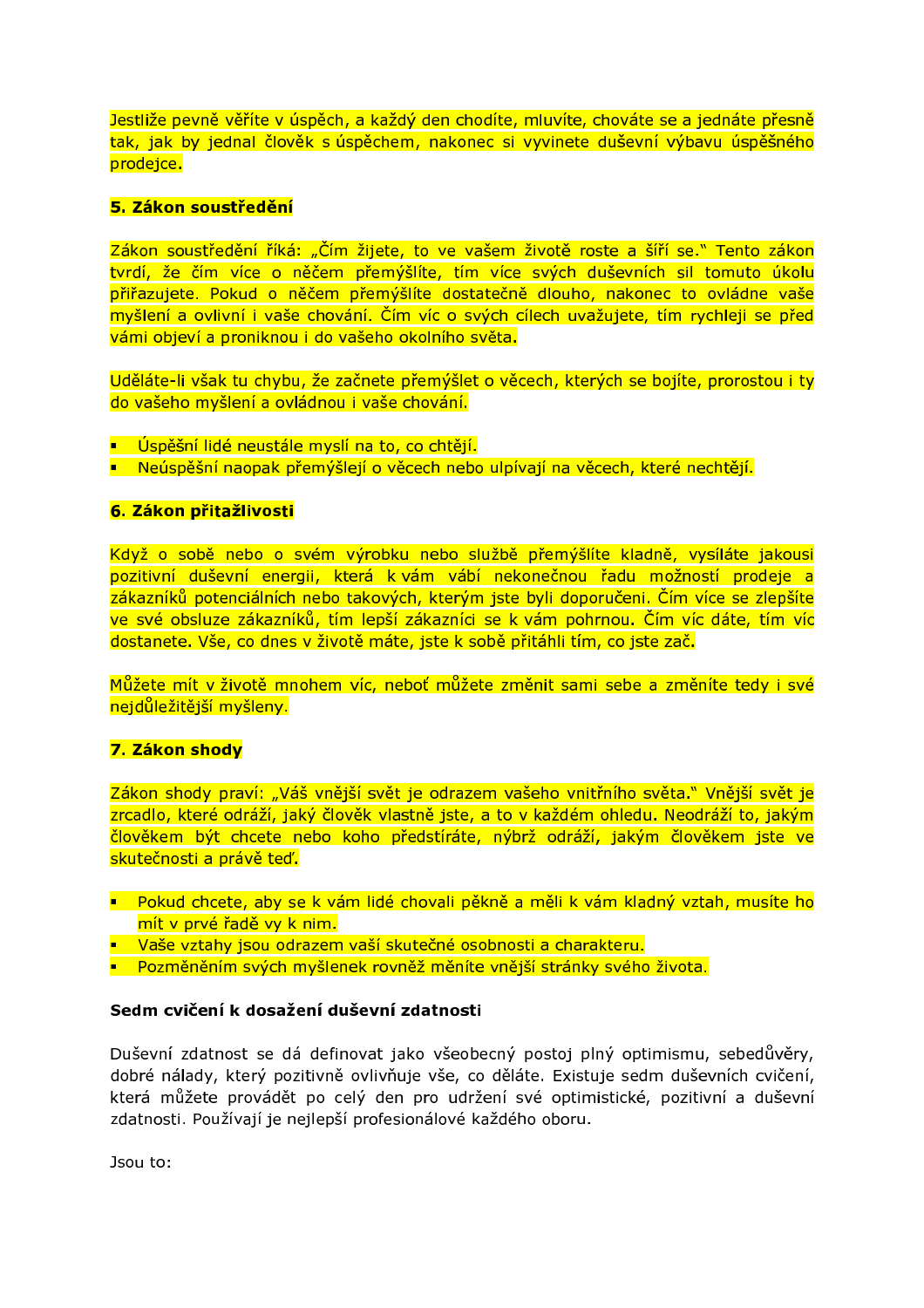- 1. pozitivní rozhovor sama se sebou
- 2. pozitivní nazírání na svět
- 3. pozitivní duševní strava
- 4. sdružovat se s pozitivně naladěnými lidmi
- 5. pozitivní výcvik a rozvoj
- 6. dobré zdravotní návyky
- 7. rychlost jednání

### Duševní nácvik prodeje

Způsobuje okamžité zlepšení výkonu, zvyšuje pocit sebedůvěry, kontroly a tvořivosti. Dá možnost získat v každé prodejní situaci klid, uvolněnost a vyrovnanost a připraví vás natolik, abyste byli na setkání s potenciálním zákazníkem připraveni podat nejlepší výkon.

### Technika duševního nácviku je rozdělena do pěti kroků.

- 1. Zamyšlení nad svým předešlým prodejním úspěchem první krok je proto, abyste začali přemýšlet o zážitcích v prodeji, která vám dali pocítit štěstí a úspěchu např. zákazník podepsal smlouvu. Tyto zážitky si můžete i jen představovat. Vychutnejte si pocit štěstí, klidu a sebevědomí, které jste tehdy zažívali.
- 2. Před každým obchodním jednáním zavřete oči, hluboce se nadechněte a uvolněte se.
- 3. Vyobrazte si svůj vytoužený výsledek nadcházející schůzky vyobrazte se tak, že máte plnou vládu nad situací, a hlavně se podívejte na konec svého rozhovoru, kdy zákazník už jen podepisuje objednávku a tím stvrzuje, že se rozhodl něco koupit. Když si vyobrazíte nejlepší možný výsledek, dáte tak svému podvědomí instrukce, jak vás má vést ve vašem hovoru a jednání, abyste obchod uzavřeli.
- 4. Vymyslíte si kladnou oznamující větu popisující, čeho vlastně chcete dosáhnout -"Věřím, že toto setkání dopadne dobře.", "Bude to skvělá schůzka."
- 5. Mít z prodeje dobrý pocit tak celý proces rozjedete. Vydechněte, usmějte se a spusťte celý proces. Neidůležitější částí tohoto procesu duševního podmiňování je. abyste své podvědomí dokázali přesvědčit, že úspěšný prodej máte už za sebou. Tento duševní obraz vás uklidní, dodá na sebevědomí a ubere na stresu a napětí.

### Uzavírání prodeje

Všechno snažení, studium, práce na sobě a příprava jsou k ničemu, pokud neuzavřete obchod. Sbíráte sice zkušenosti, ale neuživíte se. Proto je uzavření obchodu velmi důležité.

Důvody, proč je konečná fáze, tj. uzavření prodeje, tak obtížné, lze shrnout následovně:

- **BEADAIREADAIRE**<br>
Strach ze selhání
- Strach z odmítnutí a kritiky
- Zákazníci jsou často velmi zaneprázdnění
- · Faktor neměnnosti zákazník je buď líný nebo spokojený s tím, co má.

### Deset požadavků uzavření prodeje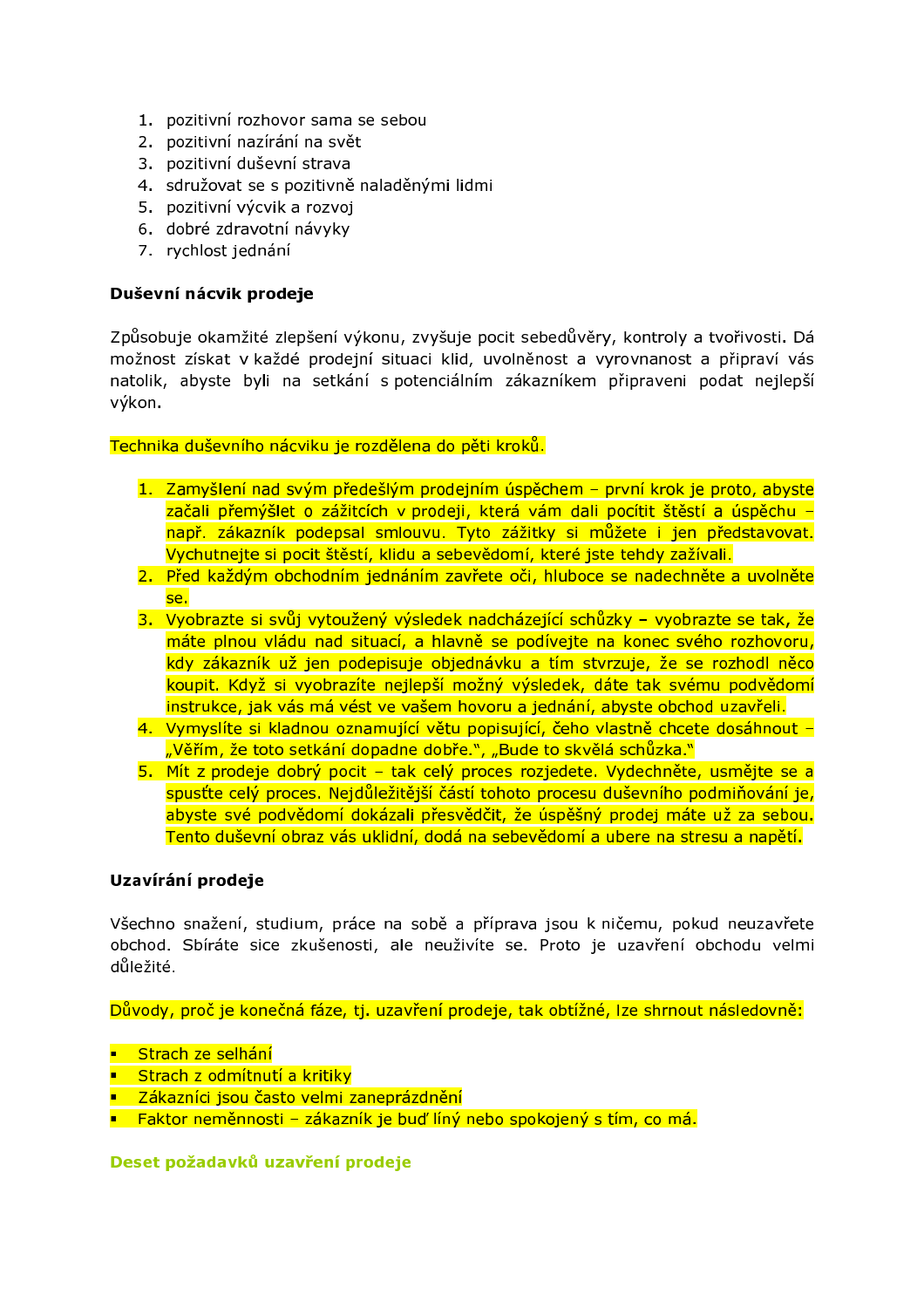- 1. Zákazník musí chtít, to, co prodáváte musíte v zákazníkovi vyvolat dostatečnou touhu koupit před tím, než po něm budete chtít, aby se rozhodl.
- 2. Zákazník musí vám a vaší firmě věřit musíte mu dát na srozuměnou, že iste solidní a spolehlivá organizace.
- 3. Zákazník musí potřebovat produkt nebo službu, kterou nabízíte špičkoví prodejci dokonce odmítnou přijmout prodejní zakázku od svého zákazníka, pokud nejsou z hloubi duše přesvědčeni, že to zákazník potřebuje.
- 4. Zákazník musí být schopen produkt využít špičkoví prodejci produkt zákazníkovi neprodají, jestliže mají pocit, že jej nevyužije v maximální možné míře.
- 5. Zákazník musí být schopen si zboží dovolit koupit zákazník musí mít dostatečné finanční zdroje, aby byl schopen si produkt koupit, aniž by ho to finančně vyčerpalo.
- 6. Zákazník musí plně chápat celou podstatu a šíři nabídky musí mu být jasné, co získává, proč a jak to má používat.
- 7. Prodejce musí být nažhavený prodej uzavřít musí si být jit a musí věřit výhodám, které zákazník z jeho výrobku získá, a musí být rozhodnut dopomoci svému zákazníkovi k získání těchto výhod.
- 8. Prodejce musí dokázat náležitě prodej uzavřít jediný způsob, jak se lze něco naučit, je praxe, pořád dokola a stále si něco opakovat - a to zahrnuje také dovednosti, jak uzavírat prodej.
- 9. Prodejce musí být připraven slyšet na svou nabídku zápornou odpověď musíte být ochotni požádat o zakázku a přijmout odmítnutí, buď kvůli nějaké výhradě nebo zdržení až do příští schůzky.
- 10. Prodejce musí být poté, co položí závěrečnou otázku, připraven zůstat zticha nejlepší prodejci jsou mistři v použití mlčení během prodejního rozhovoru. Nejenže naprosto skvěle dokáží zákazníkovi naslouchat a vnímat, co skutečně říká, nýbrž umí zůstat také zcela zticha potom, co položili důležitou otázku.

Při uzavírání obchodu se musíte vyvarovat následujících chyb:

- **Hádka** když se se svým potenciálním zákazníkem hádáte nepřímo mu tak naznačujete, že se mýlí. Lidé nesnášejí, když jim někdo říká, že nemají pravdu. Proto během rozhovoru se zákazníkem vždy vyjadřujte souhlas. Vaším úkolem je, aby vám dal zákazník vydělat, ne, aby s vámi souhlasil. Jediný případ, kdy zákazníkovy námitky nemůžete nechat být, je situace, kdy bude mít pochyby o vaší poctivosti, poctivosti vaší firmy nebo o kvalitě vašich výrobků.
- Vyjadřování osobních názorů nikdy nepředpokládejte, že zákazníci věří v totéž, co vy, nebo si totéž, co vy myslí.
- **Banezio konkurence** nikdy nesrovnávejte konkurenční výrobek se svým, ani na něj z jakékoli příčiny neútočte. Budete-li hovořit pěkně o své konkurenci, nepřímo budete hovořit pěkně i o sobě a svém výrobku.
- · Přehánění jestliže o svém výrobku tvrdíte, že dokáže něco, co ve skutečnosti nedokáže, stáváte se nedůvěryhodným.
- Přivlastňování si pravomocí, které nemáte stává se to tehdy, když zákazníkovi řeknete, že mu můžete zařídit slevu nebo dodávku urychlit a nakonec se ukáže, že to nezvládnete.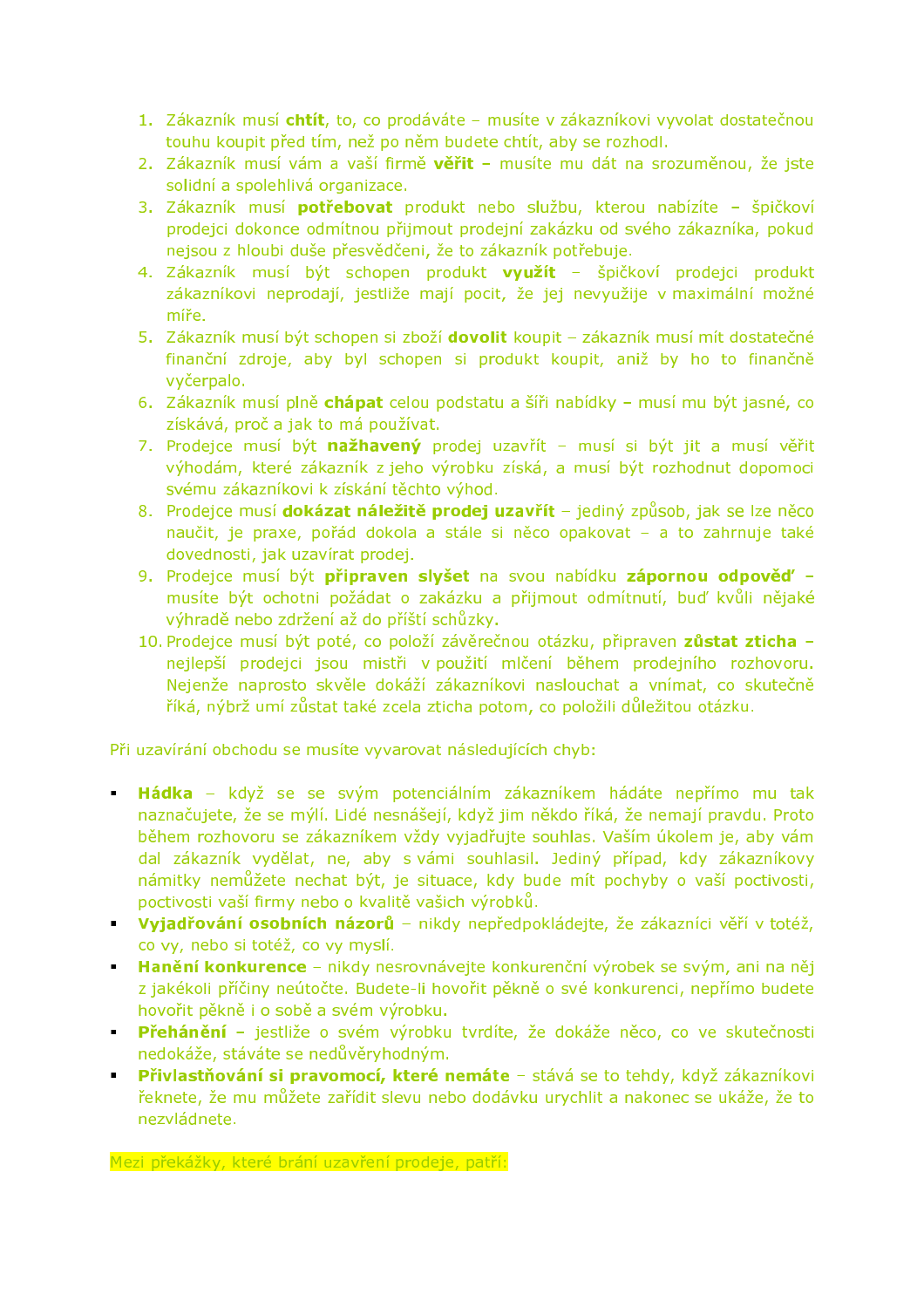- **Spatné vyhlídky** to se přihodí tehdy, když si prodejce o zákazníkovi udělá špatný předčasný úsudek. Usmyslí si, že zákazník vlastně ani nechce koupit a že je to jen ztráta času.
- Nedostatek upřímnosti to se stává tehdy, když prodejce myslí víc na prodej sám a z něj plynoucí provizi než na zákazníka a jeho problémy.
- Vy a váš potenciální zákazník budete naladěni na jiných vlnových délkách komunikační kanály mezi vámi jsou narušeny (máte jiné vzdělání, jiné zájmy nebo názory, jiný postoj k životu apod.). Když se ocitnete v situace, že váš zákazník pravděpodobně nebude schopen se s vámi domluvit, netlačte na něho. Místo toho, abyste se snažili prodej mermomocí uzavřít, pošlete za ním někoho, kdo bude naladěn lépe na jeho strunu.
- Střet osobností mezi vámi a vaším zákazníkem základní pravidlo prodeje říká, že nemůžete prodávat člověku, který se vám nezamlouvá, a zákazník od vás nekoupí, dokud si vás neoblíbí.

Lze nějakým způsobem poznat, že zákazník nabízený produkt chce? Souhrnně se projevy, které upozorňují na to, že teď je ta pravá chvíle, nazývají signály připravenosti ke koupi nebo také nakupovací signály. K nim patří např.:

- 1. zákazník se vás po předvedení výrobku zeptá na cenu a podmínky koupě v tomto případě okamžitě přerušte prezentaci a pokuste se obchod uzavřít.
- 2. zákazník vás požádá o další podrobnosti výrobku nebo vlastnosti výrobku
- 3. zákazník se ptá na dodávku vašeho zboží o tom, že se jedná skutečně o signál ke koupi se můžete přesvědčit např. otázkou "Chtěl byste, abychom vám to dovezli na tuto adresu?"
- 4. zákazník mění řeč svého těla
- 5. zákazník si začne dělat výpočtv
- 6. zákazník dává najevo také ochotu si výrobek koupit náhlým výlevem přátelství - zákazník se začíná chovat jako hostitel ("Už jste viděl naše kanceláře?")

# Techniky uzavírání prodeje

Tvrdí se, existuje více než stovka různých metod k uzavírání prodeje. Každý si musí vybrat ty techniky, které mu připadají nejlepší a u nichž si v praxi ověří, že jsou pro něho nejvhodnější.

Kořeny některých nejoblíbenějších technik uzavírání prodeje jdou až do minulého století, např. technika "půjčené hračky" (zákazníka necháte, ať si váš produkt či službu vyzkouší, dokud si ji neoblíbí tak, že se rozhodne, že si ji nechá), technika "Bena Franklina" (necháte zákazníka nakreslit uprostřed stránky svislou čáru a dáte mu napsat důvody ve prospěch nákupu vašeho zboží a důvody proti nákupu na druhou stranu), technika "ostrého úhlu" (přijmete námitku a okamžitě ji přetavíte v důvod k nákupu – "Nemohu si, bohužel, dovolit platit měsíční splátky." "A kdybychom je rozdělili na delší období a snížili je, tak byste si zboží koupil?").

# Osm postupů, jak prodejní rozhovor dovést do přijatelného konce

1. technika vyzvání - velice jednoduchá, klidná a účinná metoda. Můžete ji použít na konci prodejního rozhovoru, abyste transakci uzavřeli. ("Když se vám ten produkt tak líbí, co kdybyste si ho hned vyzkoušel?"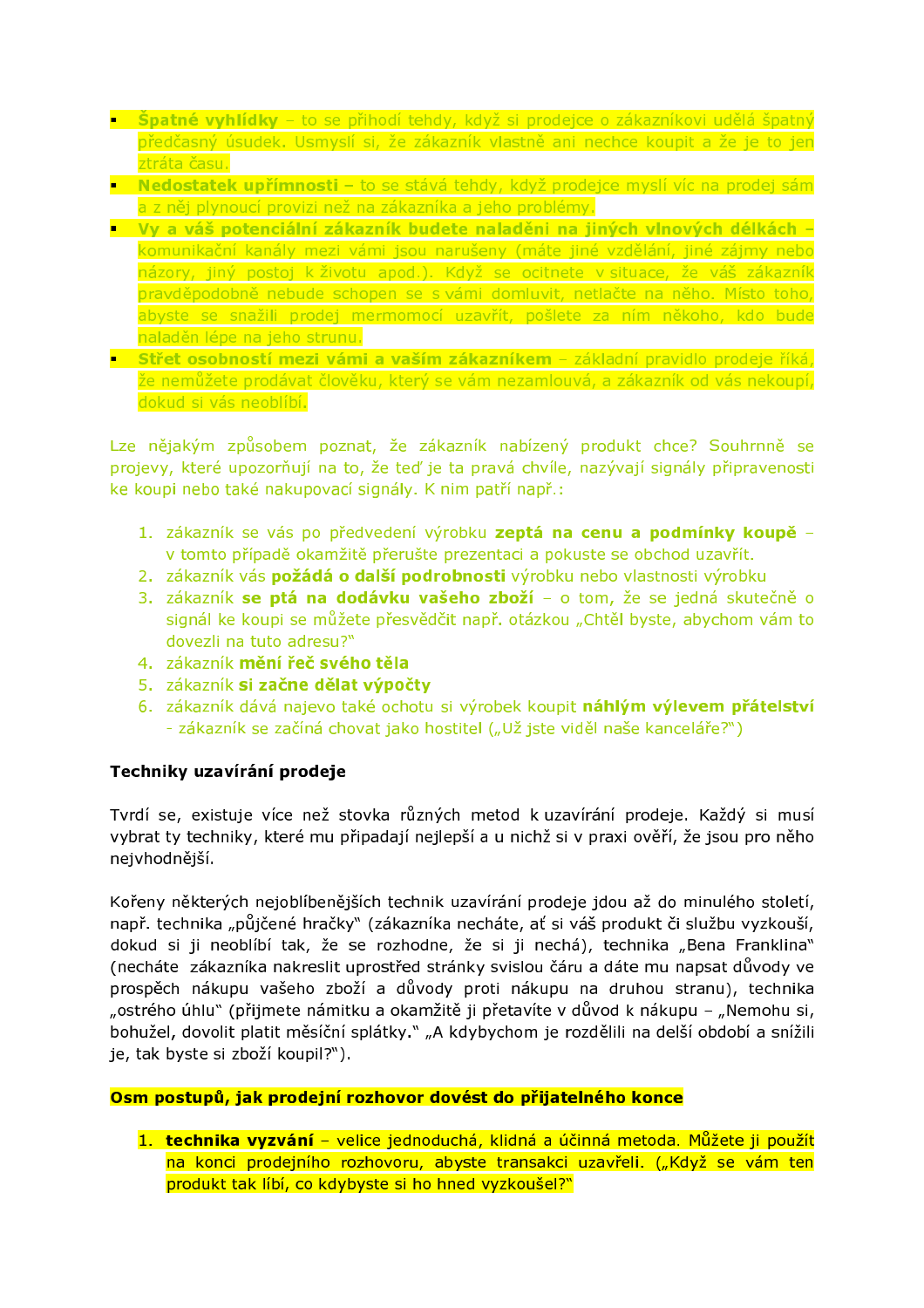- 2. technika řízeného postupu označována též jako technika převzetí iniciativy nebo technika "co se stane po uzavření prodeje". Je jednou z nejúčinnějších technik uzavírání prodeje. Měla by zákazníkovy úvahy odvést od rozhodování, zda produkt koupit nebo ne, k výhodám a užitku, které z výrobku plynou ("Myslíte, že se vám to bude hodit?")
- 3. technika výběru nazývána také technikou práva volby. Založena na skutečnosti, že lidé mají rádi, když si mohou vybrat. ("Kterému z těchto výrobků dáváte přednost?")
- 4. technika druhého rozhodnutí nesmírně oblíbená technika. Je to způsob, jak zákazníkovi pomoci učinit rozhodnutí tím, že ho necháte rozhodnout se o něčem malém, bezvýznamném. ("Chtěl byste, abychom vám to dovezli v dřevěné bedně, nebo bude stačit lepenková krabice?")
- 5. technika zplnomocnění používá se k uzavírání mnohamilionových obchodů. Na konci prodejního rozhovoru se prostě zákazníka zeptáte, zda nemá ještě nějaké dotazy nebo starosti. Jestliže ne, prodejce vytáhne smlouvu, otevře ji na stránce, kde se má zákazník podepsat, na podpisový řádek umístí svůj podpis a smlouvu posune k zákazníkovi se slovy, že když nám tady k tomu dá ještě zmocnění, budeme se do toho moci pustit hned teď. Slovo "dát zmocnění" je lepší než slovo "podepsať".
- 6. technika ultimáta upravená verze techniky zplnomocnění. Použijete ji tehdy, když už za potenciálním zákazníkem jezdíte nějakou dobu. Když tuto metodu uzavírání prodeje používáte, zavoláte svému zákazníkovi a domluvíte se s ním na ještě jedné schůzce. Na té zákazníkovi sdělíte, že jste si o výrobku již řekli vše, že by se měl rozhodnout, abyste mohli postoupit dále. Posuňte vyplněnou prodejní smlouvu přes stůl, pero položte na smlouvu, usmějte se a naprosto klidně zůstaňte sedět. Tato technika má asi 60% pravděpodobnost úspěchu, že zákazník nakonec smlouvu podepíše a produkt koupí.
- 7. technika objednacího listu na konci prodejního rozhovoru vytáhnete objednací list nebo prodejní smlouvu a začnete je vyplňovat. Když vás zákazník nepožádá, abyste přestali, rozhodl se koupit.
- 8. technika chci si to ještě rozmyslet řekne-li zákazník, že si to chce ještě rozmyslet, znamená to ve skutečnosti, že se s vámi loučí. Zákazníci si nic nerozmýšlejí. V tomto případě si začněte balit své materiály a přitom pokračujte v rozhovoru, např. že je to dobrý nápad. Zákazník se tak uvolní, klesne jeho odpor. Potom se ho se zvědavostí můžete zeptat, o jaký důvod se jedná, proč si to chce rozmyslet, jestli je to např. výše ceny. Úplně ztichněte, sledujte ho a mírně se usmívejte. Pokud odejdete, navždy jste v tomto člověku zákazníka ztratili. Po odpovědi se ptáte dál, až vám zákazník nakonec prozradí skutečný důvod, proč s koupí otálí. Pokud nyní dokážete uspokojit jeho konečnou podmínku prodeje, budete moci prodej uzavřít.

Nejlepší prodejci neberou nic jako samozřejmost. Před každým setkáním se svým klientem si pečlivě projdou svoji prodejní prezentaci. Když hovoří se zákazníkem, pozorně naslouchají a sledují všechny signály, které jim napoví, co si jejich klient myslí a jaké má pocity. Vždy hned reagují na signál, který naznačuje, že zákazník je už ochoten koupit. Když už zákazník vyjádřil své přání koupit, směle před něj přestoupí a požádají o objednávku.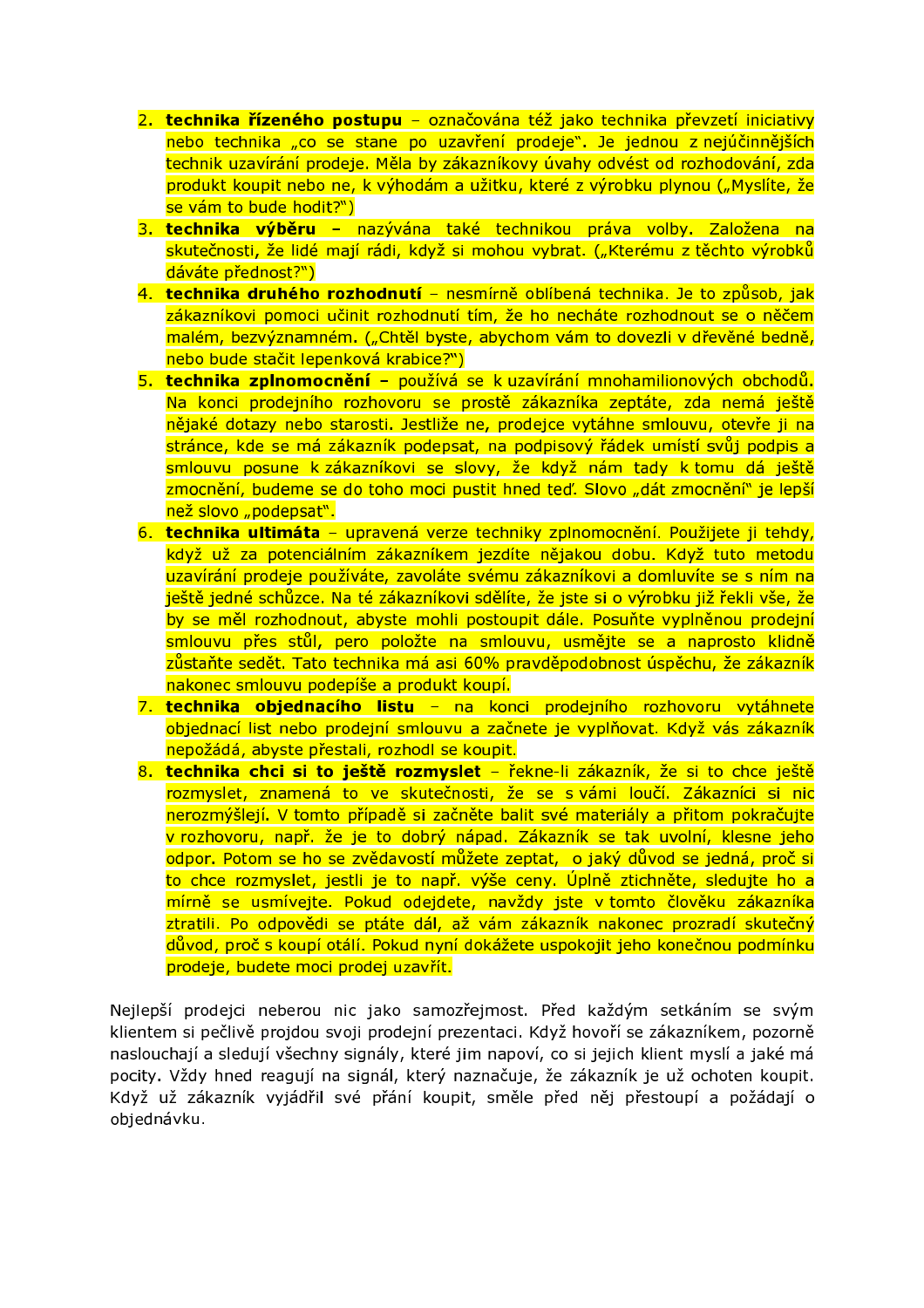# 2. Prodejní politika

Pod prodejní politikou můžeme chápat veškeré činnosti, které pomáhají k tomu, aby se výrobek, služba prodala. Jedná se o soubor taktických marketingových nástrojů výrobkové, cenové, distribuční a komunikační politiky, které firmě umožňují upravit nabídku podle přání zákazníků na cílovém trhu, tzv. marketingový mix.

Marketingový mix se skládá ze všech aktivit, které firma vyvíjí, aby vzbudila poptávku po výrobku. Tyto aktivity lze rozdělit do čtyř proměnných, tzv. model 4 P:

1. výrobek (produkt) – výrobky a návazné služby, které firma nabízí zákazníkům na cílovém trhu. Označuje nejen samotný výrobek nebo službu (tzv. jádro produktu), ale také sortiment, kvalitu, design, obal, image výrobce, značku, záruky, služby a další faktory, které z pohledu spotřebitele rozhodují o tom, jak produkt uspokojí jeho očekávání (výrobková politika)

Např. výrobek firmy Ford Taurus - automobil - se skládá z matic, šroubů, svíček, pístů, světel a tisíce dalších součástek. Ford nabízí automobily Taurus v několika provedeních a umožňuje zákazníkům, aby si zvolili desítky možných dílčích úprav. Nabízí rovněž veškeré servisní služby a celkovou záruku, která je též součástí výrobku obdobně jako například výfuk automobilu.

2. cena (price) - představuje sumu peněž, kterou musí zákazník vynaložit, aby výrobek získal. Je jediným marketingovým nástrojem, který nic nestojí, naopak je zdrojem prostředků pro výrobu a marketingové aktivity. Deklarovaná cena je oficiální cenou produktu, i když se pro zvýšení atraktivnosti používají různé formy slev a výhod. Dále to mohou být různé kombinace placení předem, platby splátkami s výhodnými úrokovými sazbami, které jsou pro zákazníka zajímavé a překonávají jeho rozpočtová omezení. Cena je ambiciózním nástrojem. Její snížení přiláká zákazníka, ale současně snižuje marži a zisk. Zvykne-li s zákazník na slevy, může se z něho potupně stát kupující podle cen a značka pro něj přestává být důležitá. Také pravidelné používání cenových nástrojů není kompatibilní s úsilím vybudovat silnou pozici na trhu a silnou značku, jež stojí na vlastnostech a přínosech produktu. Dobrý marketing by měl být charakteristický tím, že se co nejvíce vyhýbá používání cenových nástrojů (cenová politika).

Např. Ford připraví kalkulaci konečné ceny, kterou by měli dealeři za automobil požadovat. Ti ji ovšem málokdy vyžadují v plné výši. Projednávají ji se zákazníkem, nabízejí nejrůznější slevy i výhodné úvěry a reagují na celkovou situaci na trhu tak, aby konečná cena byla v souladu s tím, jak zákazník vnímá získanou hodnotu automobilu.

3. místo (place) – uvádí, kde a jak se bude produkt prodávat, včetně distribučních cest, dostupnosti distribuční sítě, prodejního sortimentu, zásobování a dopravy (distribuční politika).

Např. Ford řídí síť nezávislých dealerů, kteří prodávají různé modely automobilu, ve vlastních prostorách je garážují a předvádějí potenciálním zákazníkům, jejich pracovníci siednávají ceny, uzavírají smlouvy a zajišťují servis. Dealery si firma pečlivě vybírá a intenzivně podporuje.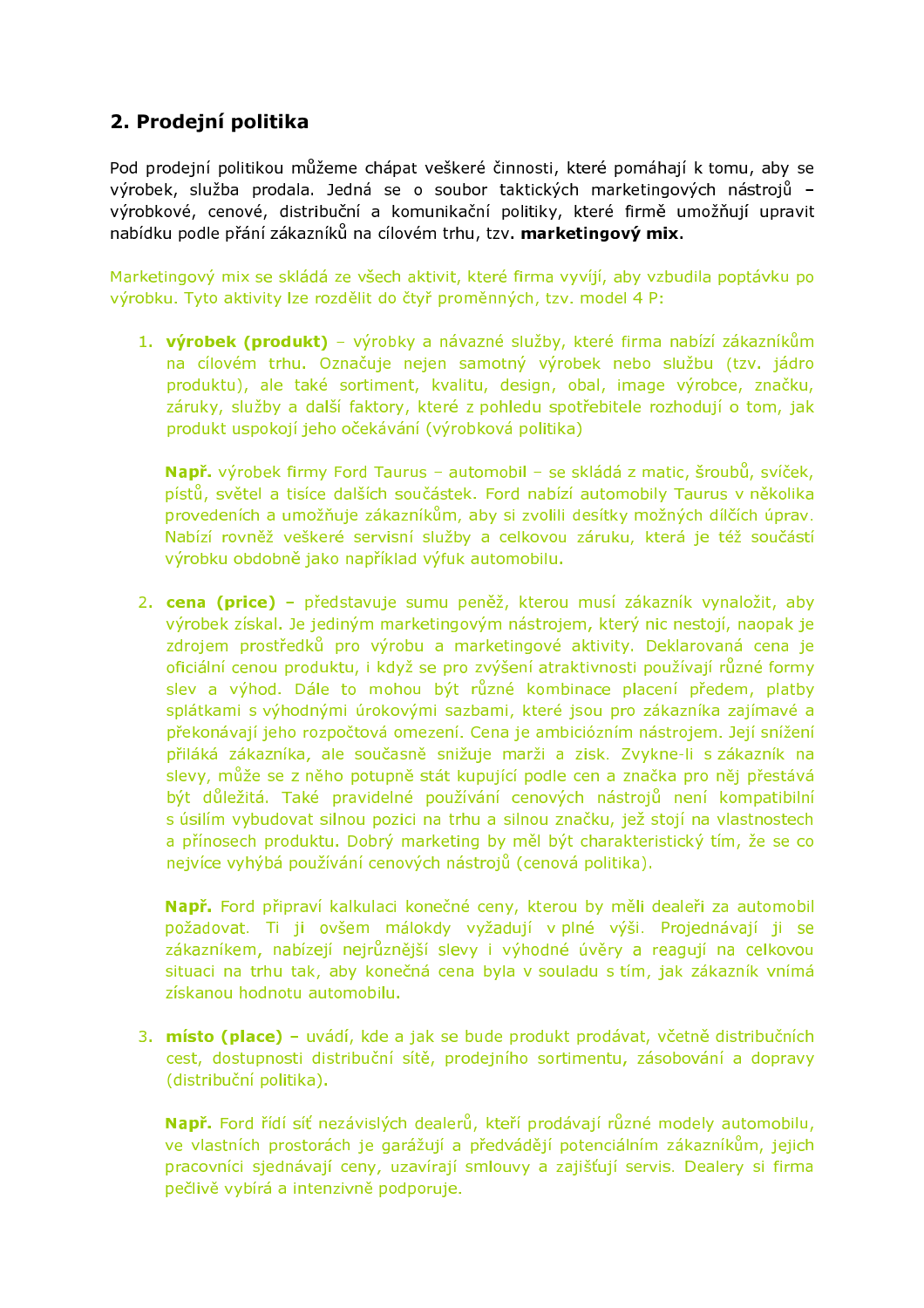4. marketingová komunikace (promotions) - zahrnuje veškeré aktivity směřující k tomu, aby se zákazník seznámil s výrobkem a aby si jej koupil. Říká, jak se spotřebitelé o produktu dozví (od přímého prodeje přes public relations, reklamu a podporu prodeje) - komunikační politika. Je nejviditelnějším nástrojem marketingového mixu.

Např. Firma Ford vynakládá více než 1,6 miliardy dolarů za reklamu. Cílem je, aby zákazníci získali co nejvíce informací jak o firmě samotné, tak o mnoha výrobcích, převážně o automobilech, které firma vyrábí. Pracovníci dealera se intenzivně věnují potenciálním zákazníkům a přesvědčují je, že automobil značky Ford je pro ně tím nejlepším. Jak firma Ford, tak jednotliví dealeři podnikají řadu akcí na podporu prodeje: poskytují nejrůznější slevy, výhodné úvěrové sazby i různé další pobídky, které by měly zákazníka motivovat k nákupu.

Účinný marketingový program propojuje všechny prvky marketingového mixu v jeden koordinovaný program, který je navržen tak, aby byla zákazníkovi poskytnuta co nejvyšší hodnota a aby byly splněny firemní marketingové cíle.



### Obr. 2.1 4 P marketingového mixu

Philip Kotler ale ve svých publikacích uvádí, že k tomu, aby byl marketingový mix používán správně, nesmí se na něj marketér dívat z pohledu prodávajícího, nýbrž z pohledu kupujícího. Z hlediska spotřebitele by měl být marketingový mix popsán spíše jako koncept 4 C:

- 1. z produktu se stane zákaznická hodnota (customer value)
- 2. z ceny zákazníkova vydání (cost to the customer)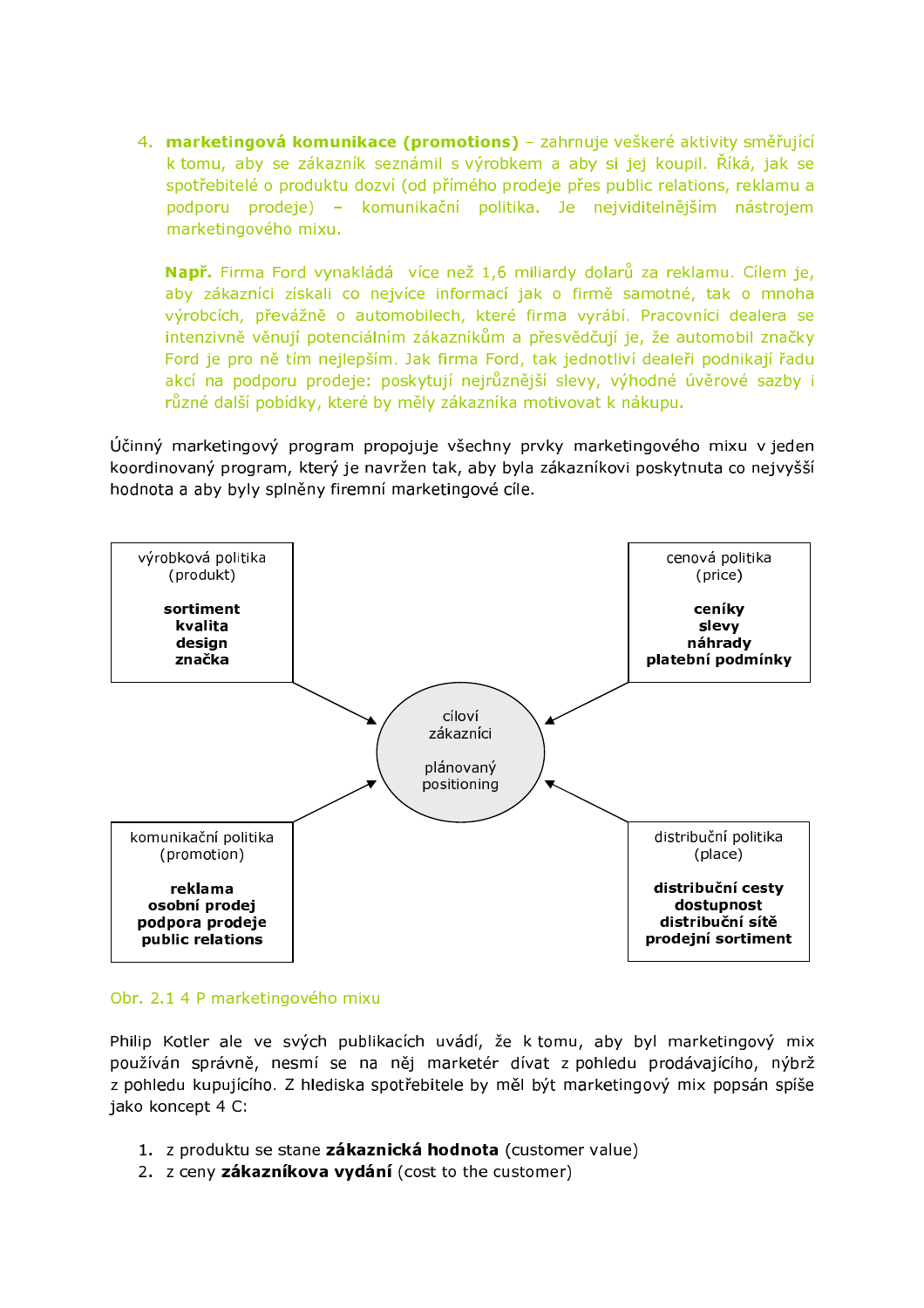- 3. místo se přemění na zákaznické pohodlí (konvenience)
- 4. z propagace se stane komunikace se zákazníkem (ommunication)

Díky tomu zjistíme, že zákazník požaduje hodnotu, nízkou cenu, velké pohodlí a komunikaci, nikoli propagaci.

Chytří marketingoví pracovníci by tak měli myslet více z pohledu zákazníka než z pohledu prodejce.

Při tvorbě a realizaci marketingového mixu jsou velmi důležité dvě zásady: integrace a synergie. Marketingové nástroje by se měly kombinovat tak, aby byly kozinstentní, tj. že všechny tyto nástroje musejí působit stejným směrem, a to bezkonfliktně.

Např. Značka výrobce zmrzliny Haagem Dazs je známá jako vysoce kvalitní produkt. Jádro produktu neboli jeho základní užitek se odráží v celém marketingovém mixu. Výrobek sám o sobě vykazuje špičkovou kvalitu, je vyrobený z nejlepších surovin. Značka má zvuk. Cena je vysoká, podtrhující exkluzivní charakter a špičkovou kvalitu. Distribuce je také relativně exkluzivní; výrobek se prodává ve speciálních obchodech či oddělených mrazících boxech v supermarketech. Marketingová komunikace reflektuje propracovanou a specifickou atmosféru pozice značky.

Naopak hodinky, jejich základní předností je nízká cena, budou velmi jednoduchým výrobkem bez zvláštních vlastností a designu. V tomto případě se nejedná o silnou značku a základním marketingovým nástrojem bude cena. Hodinky jsou široce dostupné, zejména v obchodech poskytující slevy a v hypermarketech. Podpora bude omezena na komunikaci v obchodech a jednoduchou prezentaci výrobku při propagačních kampaních v maloobchodech.

Druhým důležitým principem je interakce. Nástroje marketingového mixu je třeba navrhnout tak, aby se jejich účinek znásoboval vzájemnou podporou. V dobrém marketingovém mixu je každý nástroj podporován ostatními. Plán komunikace může mít za důsledek lepší výsledky, pokud bude distribuční strategie optimální nebo ceny na nízké úrovni. Značka bude silnější, je-li podpořena reklamou a jsou-li vhodně vybrána a uspořádána distribuční a prodejní místa. Prodejci se stanou úspěšnějšími, pokud bude jejich činnost podpořena aktivitami v oblasti public relations, slevami a propagací. Účinek sponzorování se znásobí, jestliže bude současně efektivně fungovat podpora prodeje a kampaně pro veřejnost, které přilákají média na sponzorované akce. Intenzivní distribuce bude efektivnější tehdy, propojí-li se s komunikací v prodejních místech a s reklamou. Úspěšný marketing tedy závisí na vhodně integrovaném, svnergicky působícím a interaktivním marketingovém mixu.

Každá firma usiluje o to navrhnout a realizovat takový marketingový mix, jehož prostřednictvím dosáhne splnění svých cílů a cílovém trhu.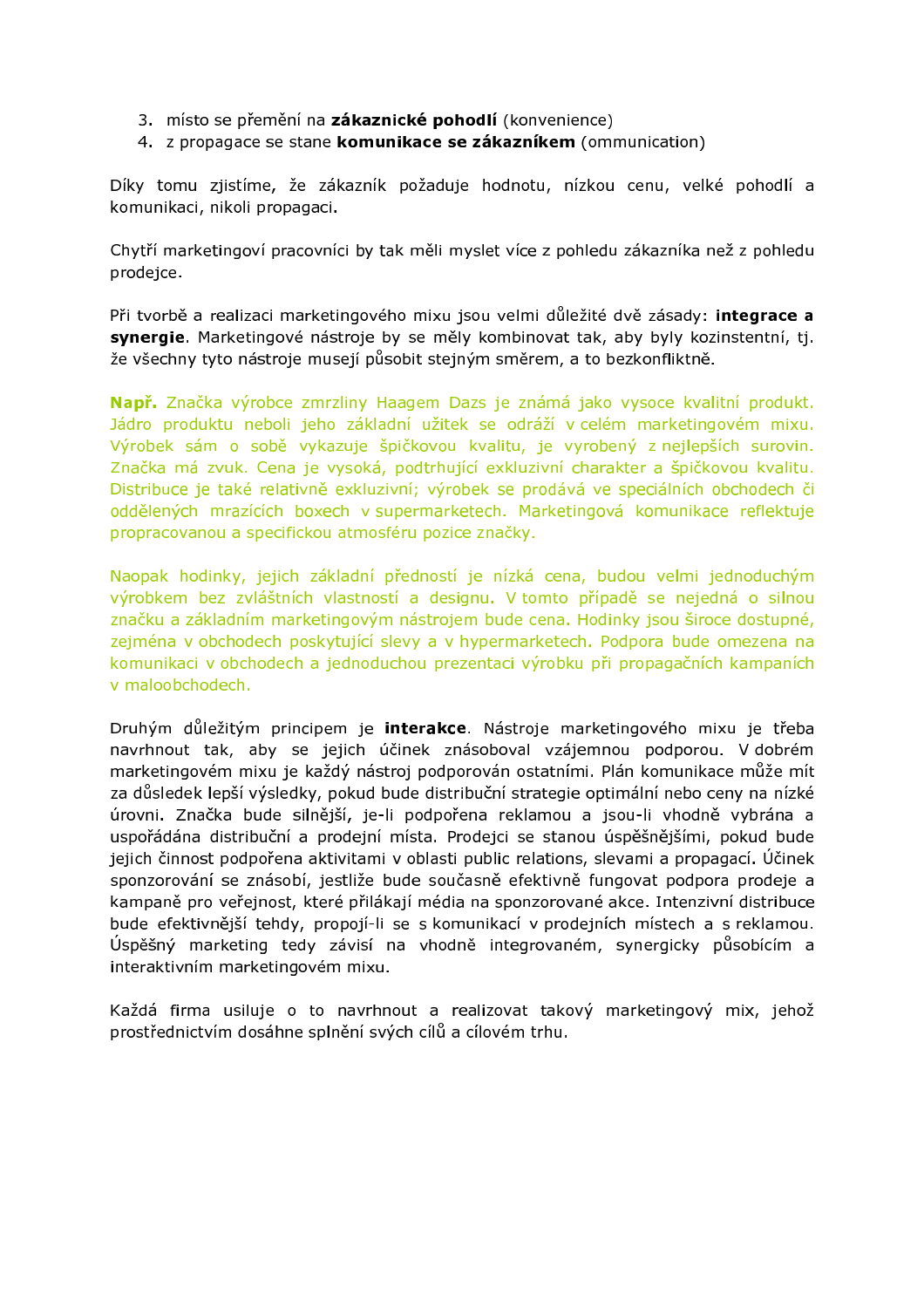# 3. Podpora prodeje

Podpora prodeje je určitým postupem, který se zaměřuje na krátkodobé zvýšení prodeje. **Ide**  $\Omega$ komunikační akci. která  $m\acute{a}$ produkovat dodatečný prodei u dosavadních zákazníků a na základě krátkodobých výhod přilákat zákazníky nové. Základní charakteristikou podpory prodeje je omezení v čase a prostoru, nabídka vyššího zhodnocení peněz a vyvolání okamžité nákupní reakce. Efektivita tohoto nástroje může být měřena mnohem příměji než v případě reklamy a většiny dalších nástrojů marketingové komunikace.

Efektivita podpory prodeje je často připisována mechanismu podmíněného reflexu chování které je odměněno, posiluje stejné chování v budoucnosti. Podporu prodeje jako výsledek tohoto podmiňujícího mechanismu zákazník rychle rozpozná jako posilovatele, odměnu, na základě svých vlastních zkušeností. Aby se tak stalo, musí být výhody dostatečně velké, aby si zákazník všiml rozdílu mezi výhodou a běžným vztahem, mezi cenou a kvalitou (výhoda musí být tak velká, aby vyvolala změnu chování).

Ač ie hlavním účelem podpor okamžité iniciování prodeje, tak může být tento nástroj též využit strategicky, ke generování testovacích nákupů a z toho vyplývajících efektů učení, změn postoje ke značce posílení loajality k ní. Ve vztahu k těmto cílům je podpora prodeje často hrozbou dlouhodobé image a ziskového potenciálu značky, protože příliš časté používání podpory prodeje vede k tomu, že značka může být považována za levnou, a tím se naruší pozice výlučnosti její kvality. Z tohoto důvodu, a také proto, že dlouhodobá podpora prodeje není vždy zisková, nemají výrobci tento nástroj příliš v oblibě.

Podpora prodeje získává ve světě obchodu stále větší důležitost - ve stále rostoucím počtu kategorií produktů je nabízeno stále více výrobků. Pro zákazníka je velmi obtížné rozlišovat mezi značkami na základě jejich výlučné kvality. Na důležitosti nyní nabývají funkční odlišnosti mezi jednotlivými značkami a pro výrobce je stále obtížnější odlišit jejich značky od ostatních pouze prostřednictvím reklamy. Podpora prodeje může být tedy užitečným nástrojem pro získání pozornosti cílových skupin a pro jejich "svedení" k nákupu určité značky. Zejména zákazníci, kteří nakupují určité části rychloobrátkového zboží nejsou příliš věrní určité značce, chovají se spíše racionálně a sledují ceny. To má svůj odraz v rostoucí intenzitě reakcí na materiální výhody, mezi které patří podpora prodeje. Převážná většina rozhodnutí o koupi probíhá až v místě nákupu a počet impulzivních nákupů se stále zvyšuje. Protože komunikační aktivity jsou nejefektivnější v místě a čase, kdy se zákazník rozhoduje o nákupu, stávají se komunikační prvky a výhody atraktivním přesvědčovacím nástrojem.

Protože manažeři firem chtějí vidět spíše okamžité výsledky svých komunikačních aktivit a protože efekty tradiční reklamy mohou být viditelné až po určité době, tak se společnosti zaměřují na nástroje podpory prodeje spíše než na dlouhodobé tématické reklamní kampaně. Též výsledky podpůrných kampaní mohou být snáze měřitelné než je tomu u reklamních kampaní, podpora prodeje je zaměřena na bezprostřední změnu chování, která může být ihned změřena (což manažeři velmi vítají).

Faktory ovlivňující rostoucí využívání podpor prodeje znázorňuje následující obrázek.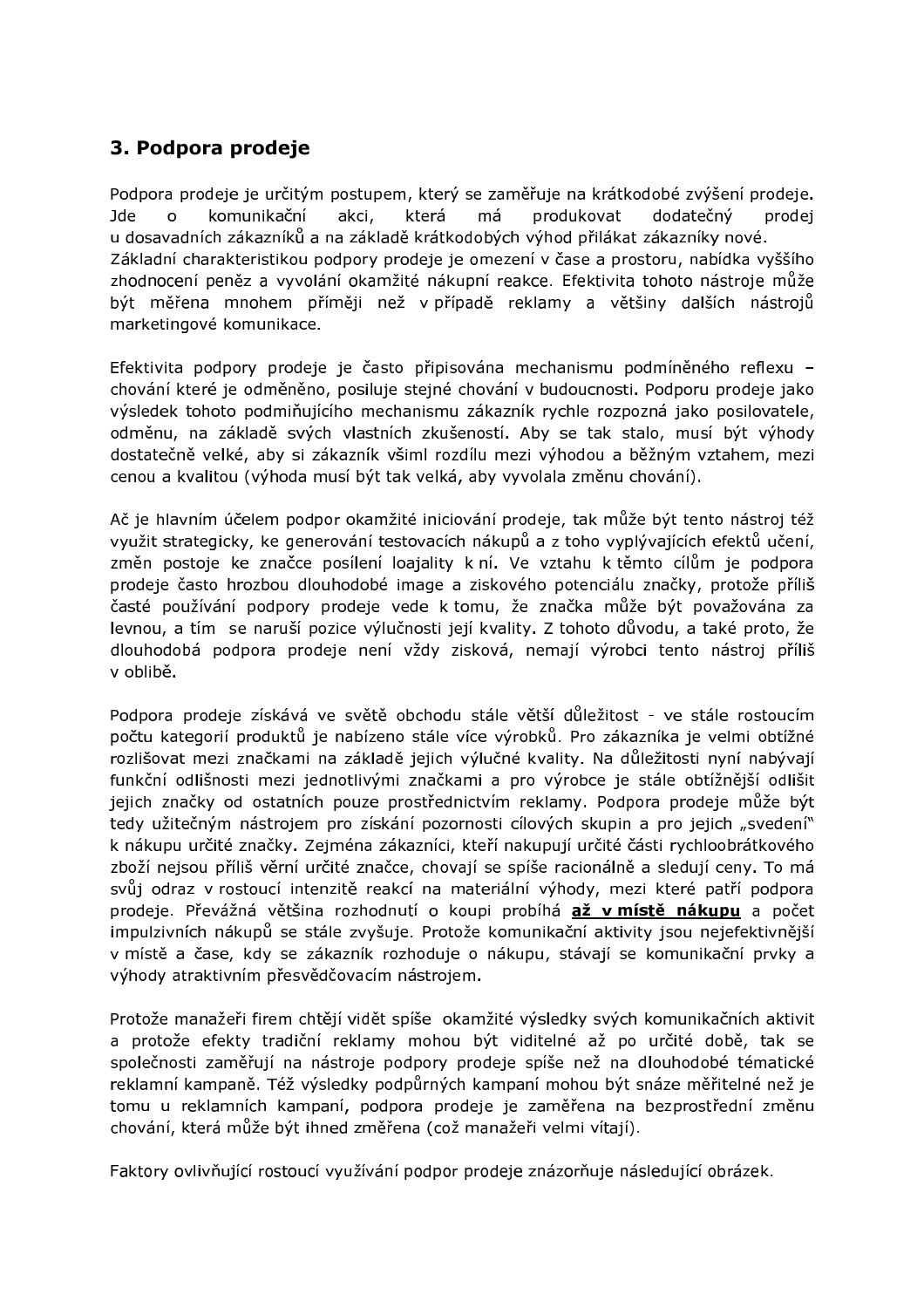

Obr. 3.1 Faktory ovlivňující rostoucí využívání podpor prodeje

# Cíle a cílové skupiny

Různé tvpy podpory prodeje můžeme rozlišit na základě dvou jevů: kdo iniciuje podporu a jaké jsou cílové skupiny. Iniciátorem může být jak výrobce, tak obchodník. Podpora prodeje může být zacílena na tři druhy veřejnosti:

- distributory,
- prodejce  $\blacksquare$
- zákazníky.

Obchodníci zpravidla zaměřují své podpůrné akce na konečné zákazníky, kdežto výrobce může podporovat všechny tři cílové skupiny.

Z uvedeného vyplývají tedy čtyři typy podpor:

- a) zákazník podporovaný výrobcem
- b) zákazník podporovaný obchodníkem
- c) obchodní podpora výrobce pro distributora
- d) prodejci podporovaní výrobcem

Prvé dva typy jsou velmi podobné, protože jsou zaměřeny na stejný subjekt: zákazníka. Zákaznické podpory mohou mít několik cílů a cílových skupin. Potencionální zákazníky je třeba přimět k vyzkoušení produktu, což je jedním z nejdůležitějších cílů podpůrných kampaní. Podpora vyzkoušení je důležitá zejména při zavádění nové značky nebo skupiny výrobků. Když obchodník otevírá nový obchod je podpora vyzkoušení důležitým nástrojem k posílení návštěvnosti.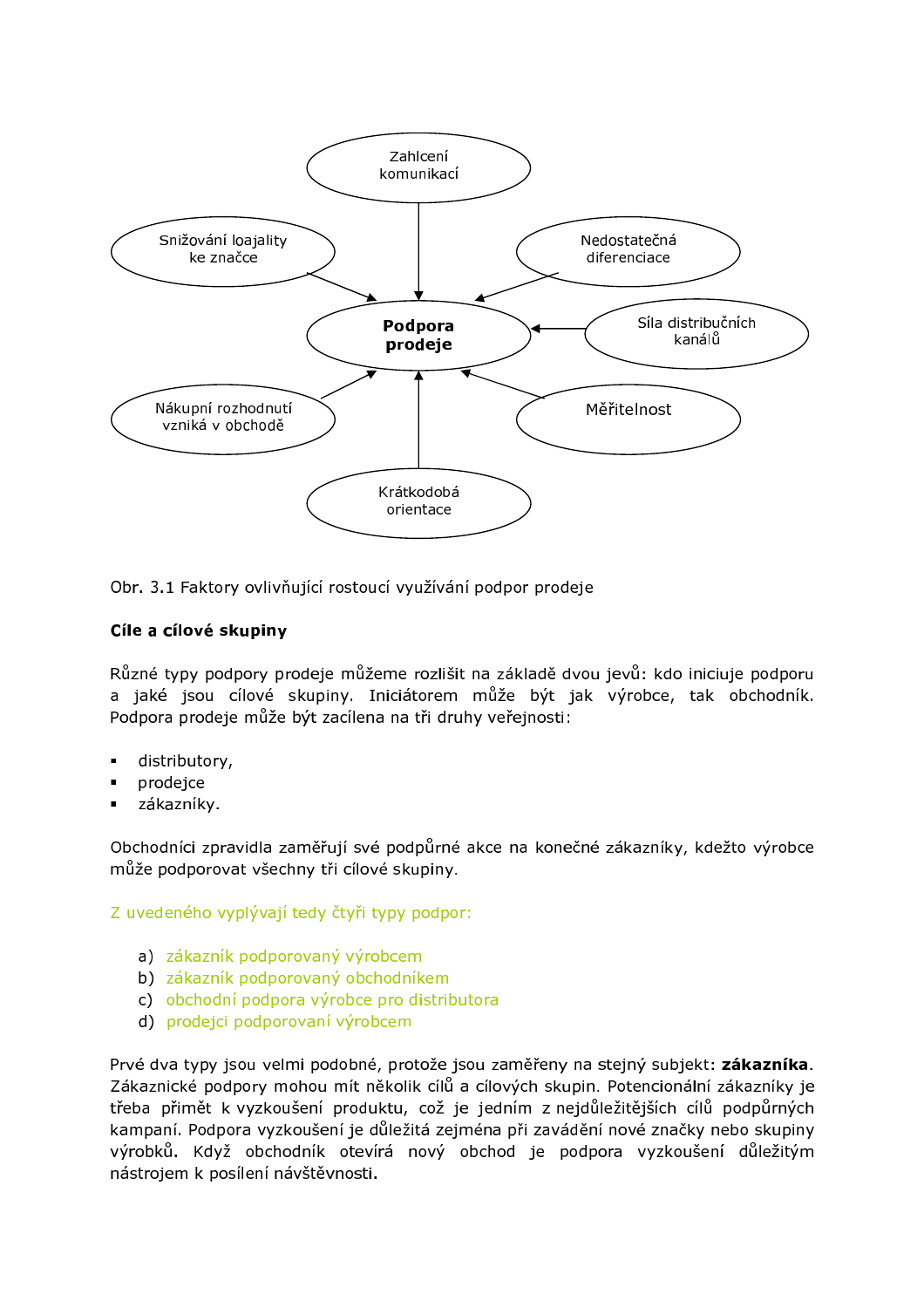

Obr. 3.2 Cíle a cílové skupiny zákaznické podpory

Vhodnou motivační teorií vysvětlující reakce zákazníků na podporu prodeje je tzv. teorie malého impulsu, která říká, že krátké vystavení nějakého impulsu může vyvolat rostoucí zájem spotřebovávat více daného produktu.

Příkladem může být trocha vína ve sklenici nebo ochutnání jednoho bramborového hranolku či lupínku. Marketéři využívají tento efekt tak, že nabízejí bezplatně vzorky, a tím motivují zákazníky ke koupi produktu a větší spotřebě. Jiným příkladem jsou krátké klipy, které mají stimulovat diváky k návštěvě nového filmu, nabídka testovací jízdy novým automobilem nebo inzeráty na parfémy v časopisech, jež po setření nálepky voní.

Dnešní zákazníci jdou loajální a tato loajalita by měla být odměněna. Je důležité (a podle mnohých i méně nákladné) udržet si současné zákazníky než přesvědčovat ty, kteří kupují konkurenční značky, ke změně chování. Proto jsou odpory prodeje často zaměřeny na vyvolání opakovaných nákupů či na odměňování loajálních zákazníků tak, aby nepodlehli pokušení koupit právě podporovaný produkt konkurence.

Podpory prodeje lze i využít ke zvětšení velikosti tržního potenciálu stimulací užití určité kategorie produktů. Tento typ podpor je zejména vhodný pro vedoucí značky na trhu, které nejvíce profitují z rostoucího trhu nebo trhů a nemívají sezónní výkyvy. Jiným způsobem pro vyvolání tohoto efektu růstu trhu je zvýšení prodeje existujícím zákazníkům. Tzv. plnění nákupního koše (poskytnutí slevy při větším objemu nebo množství) nejen zvyšuje obrat, ale slouží též i jako nárazník proti akcím konkurence. Čím větší zásobu mají zákazníci doma, tím méně budou nakupovat konkurenční zboží.

Podpory prodeje mohou sloužit i jako prostředek k posílení účinku ostatních komunikačních nástrojů. Reklamní kampaň bude mít větší efekt, doplníme-li ji podporou prodeje. Reakce na direkt mail bude mnohem efektivnější, pokud bude spojena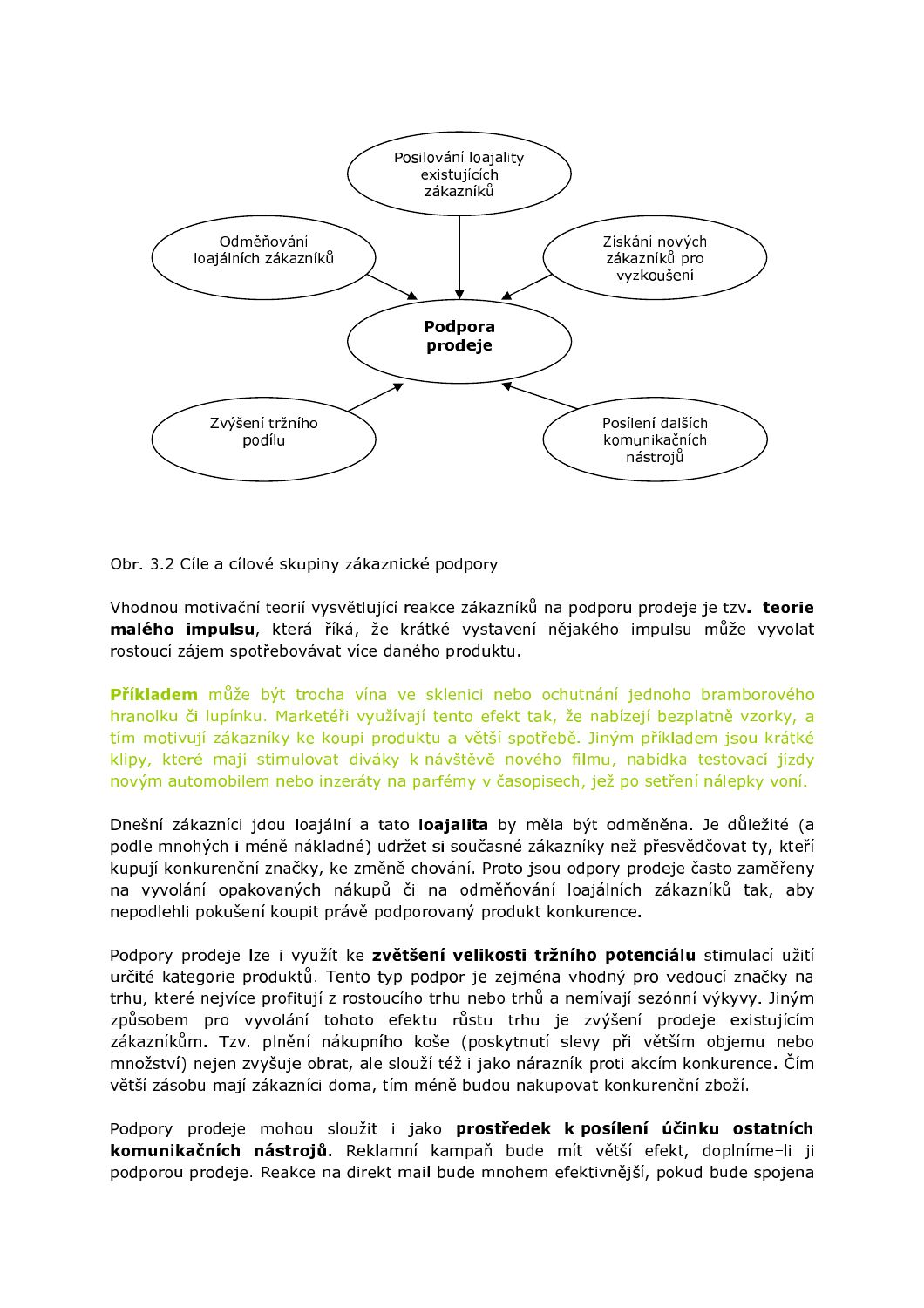s nabídkou podpory prodeje. Tento synergický efekt se často uplatňuje v katalogovém prodeji.

Příklad: Dobrodružný program firmy Dare se uskutečnil jako podpora stejnojmenného parfému. Ženy byly vyzvány k tomu, aby popsaly nejintimnější a nejdobrodružnější historku svého život. Vítězná historka byla otištěna v brožurce, která se rozdávala jako prémie kupujícím parfému Dare. Tato kampaň přilákala značnou pozornost médií, vyvolala zájem o vyzkoušení parfému a celkovou pozornost zákazníků.

# Podpora zákazníka

Na úvod připomeňme, že cíle a cílové skupiny zákaznické podpory jsou tyto:

- **posilování loajality existujících zákazníků**
- · získání nových zákazníků pro vyzkoušení
- posílení dalších komunikačních nástrojů
- v zvýšení tržního podílu
- · odměňování loajálních zákazníků

Existují tři kategorie zákaznických podpor:

- · finanční pobídky
- · možnost vyhrát
- podpora produktu

#### Finanční pobídky:

Existují různé možnosti využití finančních pobídek a všechny vedou ke zlepšenému vnímání vztahu ceny a kvality díky nabízené nižší ceně.

Nejpřímější formou finanční pobídky je snížení cen zboží v regálech, čímž zákazník získává slevu okamžitě při nákupu. Je to rychlá a snadná zákaznická podpora výrobcem nebo obchodníkem. Lze ji využívat k iniciování vyzkoušení, ke stimulaci opakovaných nákupů a pro tzv."naplnění koše". Zákaznická výhoda spořívá v tom, že snížení ceny je dané a není ničím podmíněno. Výrobce může realizovat podporu tohoto typu snadno a rychle, neboť to neznamená žádné další náklady či nároky na obchodníka. Snížení ceny zboží v regálech vždy vede ke zvýšení obratu.

Současně je třeba mít na zřeteli nevýhody této formy podpory prodeje, z nichž největší je možnost poškození image produktu a obchodu. Přestože podpory v sobě vždy skrývají poškození image kvalitní značky, tak právě snížení ceny může být rizika nejmarkantnějším příkladem. Tam, kde se poskytuje příliš mnoho slev, mohou zákazníci snadno zapochybovat o kvalitě produktů nebo obchodu. I výrobce v takových případech podstupuje riziko, že prodává spíše slevy než produkty, a zákazníci lehce zapomenou na normální ceny.

Při cenových sníženích nelze ovšem počítat s možností ceny opět zvýšit! Slevy jsou také velmi nákladné pro výrobce i pro obchodníka a ke kompenzaci slev je třeba prodat mnohem více zboží.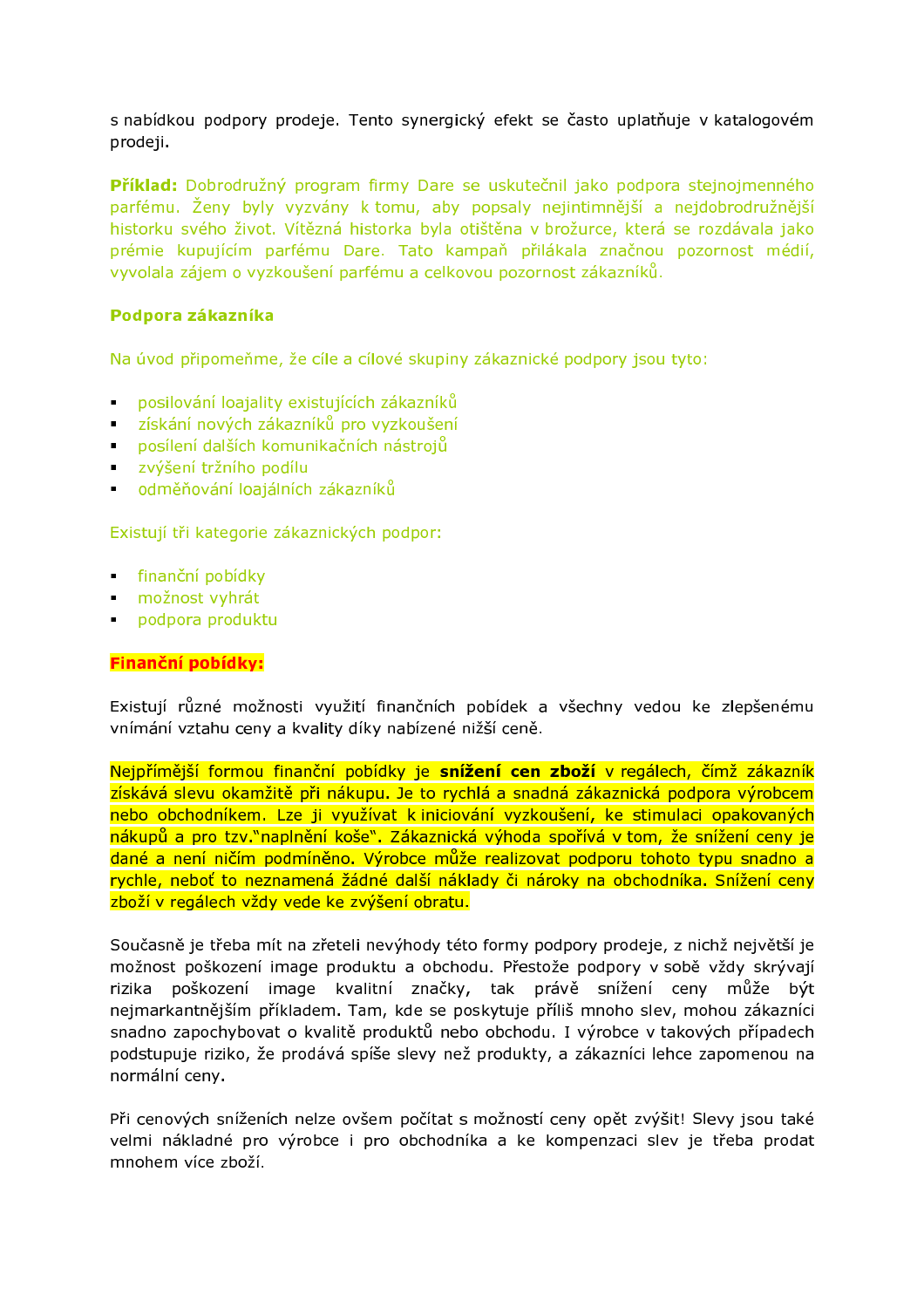Příklad: K docílení ziskovosti při snížení cen je nezbytné splnit určité, někdy nerealistické podmínky. Předpokládejme, že balíček se šesti čokoládovými tyčinkami stojí 40 Kč. Marže výrobce je 0,8 Kč. Snížení ceny o 10 % znamená, že cena tohoto balíčku je 36,60 Kč. Dopadne-li toto snížení plně na výrobce, znamená to, že obětoval polovinu své marže. Aby docílil stejnou marži jako dříve, je nutno prodat dvojnásobné množství tyčinek, tzn. prodej musí vzrůst o 100 %.

Další formou finanční pobídky jsou kupony. Jsou to jakési "cenné papíry", na jejichž základě zákazník získává slevu na určité produkty. Kupony mohou být součástí tištěných reklam, direkt mailů, inzerátů v novinách a časopisech. Mohou být též umístěny na obalu, uvnitř obalu, v blízkosti zboží nebo poskytovány zákazníkům před nebo po nákupu. Většinou mají omezenou životnost. Kupony lze uplatnit k dosažení mnoha cílů, mezi nimiž významnou roli hraje vyzkoušení produktu.

Tento typ podpory prodeje přináší výhodu v tom, že zákazník získává slevu okamžitě za předpokladu, že si všiml a využil kupon, nemusí tedy vynaložit žádné velké úsilí. Výrobci pak mohou velmi dobře zaměřit kuponové kampaně na určitá média, obchody, určité výrobkové kategorie a na přesně definované cílové skupiny. Také obchodníci mají z těchto kampaní prospěch, protože generují dodatečný obrat. Jednou z nevýhod je, že místo iniciování zájmu o vyzkoušení produktu, mohou kupony pouze podpořit loajální zákazníky. To sice není vysloveně nevýhodné, pokud se to nemine původním cílem. Pokud nejsou zákazníci cenově citliví, tak si kuponů pravděpodobně nevšimnou nebo je nepoužijí a v takovém případě se akce zcela mine svým účinkem.

podpory prodeje ve formě kuponů je též V případě nezbytná spolupráce s maloobchodníky, protože kupony pro ně znamenají více kontrolní práce.

Příklad: internetové obchody při zaslání zboží zasílají zároveň i slevové kupony, které lze uplatnit při dalším nákupu.

Refundace (vrácení peněz v hotovosti) je slevou, která se nabízí zákazníkům s tím, že dostanou zpět určitou část ceny zakoupeného zboží po předložení dokladu o koupi. Peníze jsou zpravidla převedeny na bankovní počet zákazníka. Je to velmi podobný způsob podpory prodeje jako kupony, zaměřený na iniciování zákazníka, aby vyzkoušel produkt, protože potom dostane slevu, i když v tomto případě až po předložení dokladu o koupi. Sleva při refundaci bývá podstatně výraznější než kupony, a proto i míra vyzkoušení bývá vyšší než v případě kuponů. Ve srovnání se snížením cen a kupony musí zákazník zaplatit plnou cenu, což vytváří předpoklad, že po skončení této podpory nebude mít problém s danou výší ceny. Tak jako u snížení cen a kuponů lze tento typ podpory realizovat velmi rychle a dá se zaměřit na určité položky v souboru produktů. Hlavní výhoda pro výrobce spočívá v tom, že zaslání dokladů o nákupu mu umožňuje tvořit zákaznické databáze. Tato forma nevyžaduje žádné dodatečné nároky na pracovníky v obchodech, a proto ji i obchodníci mají raději. Stejně jako u kuponu nemůže výrobce spolehlivě předvídat úspěšnost aktivity a stanovit rozpočet. Též zde existuje riziko pouhé podpory existujících zákazníků, aniž by byli získání noví. Hlavní nevýhodou pro zákazníka je úsilí, které musí vyvinout, aby podporu získal. Musí uchovávat a odesílat účtenky a nějakou dobu čekat na to, než refundaci získá.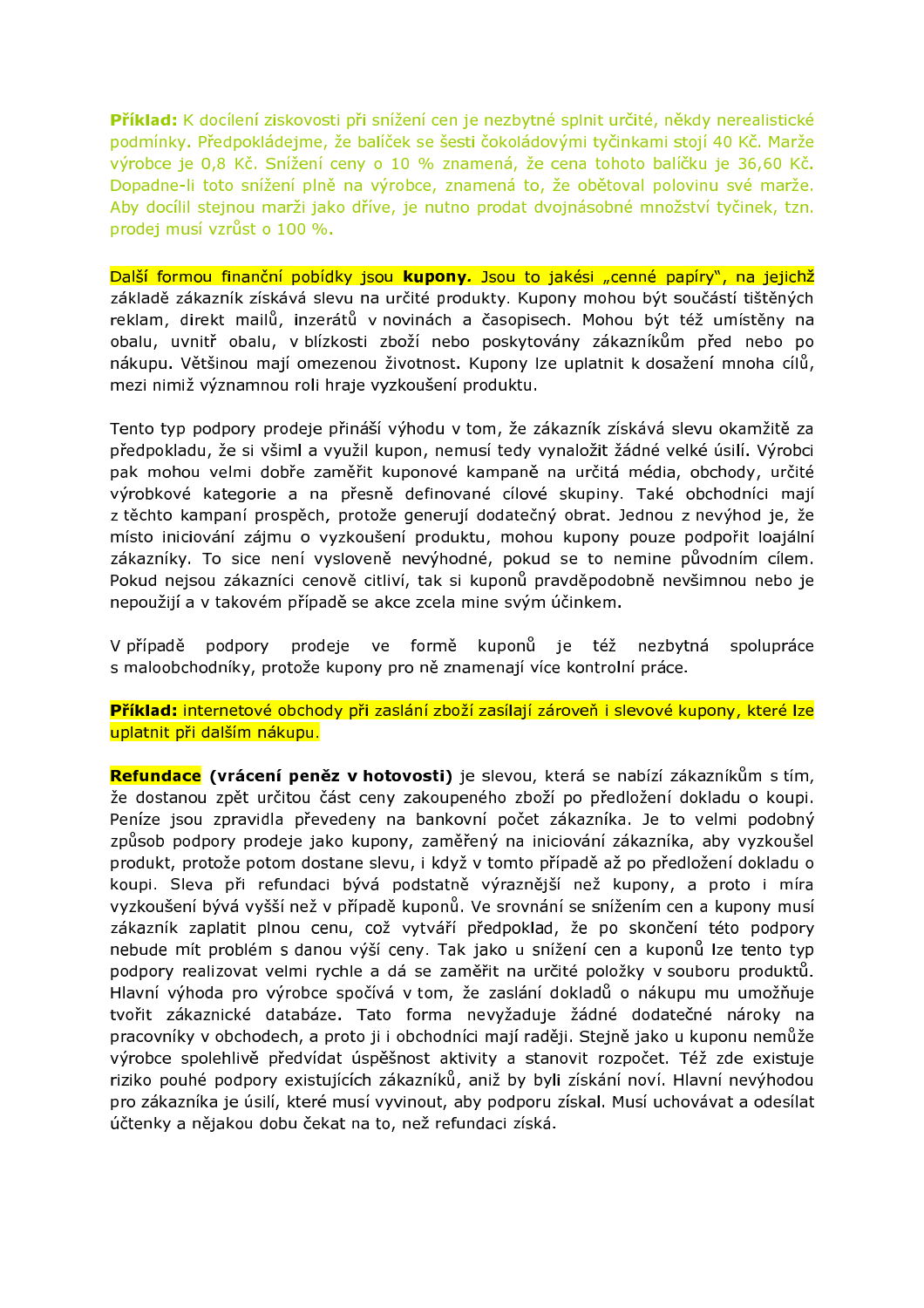Příklad: Příkladem mohou být třeba tzv. balíčky zdravotních pojišťoven. Zákazník po vyplnění příslušného formuláře a předložení účtenky za konkrétní, v podmínkách konkrétního balíčku uvedeného, zboží získá určitou částku od zdravotní pojišťovny zpět.

Podpory prodeje ve formě "extra objemu" jsou zákazníky též velmi zajímavé, protože výhoda je okamžitá a ničím nepodmíněná. Tento typ podpory se používá zejména k naplnění koše u existujících zákazníků, ale nikoli k vyvolání zájmu poprvé vyzkoušet produkt. Snížení jednotkové ceny při větším množství vede ke zvýšení obratu.

Tato podpora prodeje neklade větší nároky ani na obchodníky, s výjimkou umístění větších balení do regálu. Je to velmi jednoduchý nástroj pro výrobce, protože nevyžaduje žádné následné aktivity. Informace jsou snadno sdělitelné bud přímo na obalu nebo prostřednictvím reklamní kampaně.

Nevýhodou jsou dodatečné náklady na uvedenou formu podpory, speciální balení, které může komplikovat logistiku, a navíc nově získaný obrat nemusí kompenzovat snížení ceny. Též maloobchodníkům vznikají určité logistické problémy a těžko se jim prodává původní zboží, na které se podpora prodeje nevztahuje. Díky "plným košům" obchodníci po ukončení akce pozorují snížení prodeje, protože zákazníci mají na určitou dobu zásoby. Pokud je tento typ používán často a dlouho, tak se naruší vnímání normální relace mezi cenou a kvalitou.

Finanční pobídky se nabízejí i na základě opakovaných nákupů značky nebo v určitém obchodě. Jsou to karty a známky, s jejichž využitím zákazníci získávají slevy za předpokladu nákupu jistého množství v určitém čase. Například "při nákupu deseti jednotek během jednoho roku dostanete slevu ve výši 20 % na jedenáctou jednotku nebo totéž za určitý počet bodů". Uvedený typ se často používá ke zvýšení loajality zákazníků v obchodech. Ve skutečnosti to pro zákazníka není příliš pohodlné, jeho peněženka totiž ztěžkne množstvím karet. Ani sleva není okamžitá a trvá velmi dlouho, než zákazník za svou loajalitu něco získá. Na druhé straně je výhodou že se nejedná o evidentní snížení ceny.

Tento typ podpory je vhodný pro posilování loajality ke značce nebo obchodu, neboť přínos závisí na počtu opakovaných nákupů. Jde rovněž o velmi flexibilní nástroj. Nezbytný počet známek či bodů lze totiž přizpůsobovat podle cíle, například stimulovat prodej určitých položek apod. Na straně druhé to vyžaduje dlouhodobou vázanost rozpočtu výrobce a omezení jeho pružnosti, zejména ve vztahu k akcím konkurence. Pozitivním vedlejším efektem karet je možnost, aby si obchodník vytvořil zákaznickou databázi, sledoval nákupy podle jednotlivců a tím lépe připravoval další kampaně. Karty obchodů kombinované se skenováním čárkových kódu podle položek zboží vytvářejí mocnou databázi, která umožňuje obchodníkovi porozumět nákupnímu chováním zákazníků.

#### Soutěže, sázky a loterie

V soutěžích výsledek ovlivňují účastníci, na rozdíl od sázek a loterií. Příkladem může být vymýšlení sloganu nebo názvu reklamy, rozpoznání hlasu nebo hudební skladby apod. Loterie a sázky mají dvě formy a účastníci jsou vystavení náhodě. Sázky jsou typické tím, že zákazníci dostanou několik čísel a to, které vyhraje, je určeno předem. To tedy znamená, že koupí-li pouze 10% z těch, kteří dostali soubor čísel, určitý produkt, bude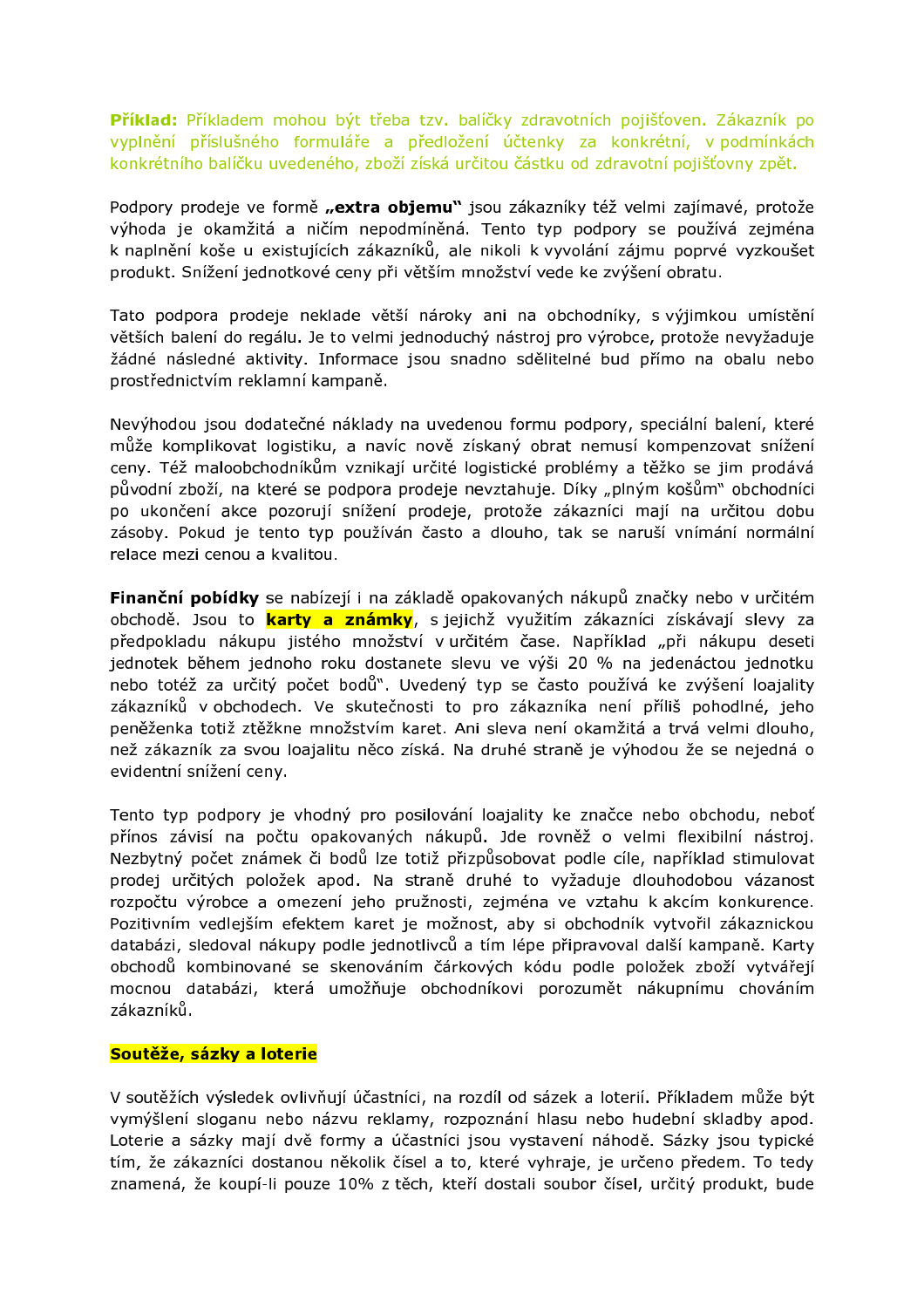uděleno pouze 10 % cen. Daný typ loterie častěji používají katalogové firmy. V některých zemích nejsou některé z druhů sázek povoleny.

Hry o šance se snadno organizují, jsou relativně levné a oslovují zejména ty zákazníky, kteří rádi o něco hrají, což může být pouhá kulturní odlišnost některých zemí. Zákazníci mohou pouze vyhrát, nemají co ztratit. Z toho důvodu jsou soutěže a loterie relativně efektivním nástrojem podpory za předpokladu, že výhry jsou dostatečně atraktivní. Na straně druhé je přínos pro zákazníka podmíněn a není okamžitý, musí se aktivně zúčastnit, chce-li vyhrát.

Tyto typy podpor bývají znehodnocovány účastí tzv. profesionálních hráčů, tj. skupinou zákazníků, která chce něco vyhrát a zúčastňuje se všech akcí. U takové skupiny je velmi malá naděje, že budou loajální k podporované značce. Soutěže a loterie zřídka inspirují k nákupům s cílem vyzkoušet produkt, proto nejsou vhodné k získávání nových zákazníků. Maloobchodníci nejsou příliš ochotni podílet se na daných formách podpory, neboť nemají žádný vztah k růstu obratu v daném obchodě. V mnoha zemích existují legislativní omezení soutěží a loterií.

#### Podpora produktu

Vzorky jsou způsob podpory prodeje, kdy zákazník dostává produkt zadarmo jako podnět nebo jako odměnu za to, že ho koupil. Malá balení produktu se rozdávají buď zdarma nebo velmi levně. Techniku lze uplatnit několika způsoby. Produkt se distribuuje v každé zásilce nebo se dodává přímo do domu, což je vhodné pro velmi široké cílové skupiny. V případě speciálních cílových skupin můžeme vzorky zasílat na adresy členů těchto skupin nebo předávat jako dárky při určitých příležitostech, kterých se cílová skupina účastní, například při sportovních nebo kulturních akcích. Vzorky mohou být rozšiřovány i prostřednictvím určitých medií, kupříkladu vzorky parfémů pod stíracími nálepkami. Vzorky lze ukládat i do zásilek jako doplněk ke zboží stejné kategorie. V tomto případě však zasáhnou pouze existující zákazníky, pro které může být vzorek impulsem k rozšíření dalšího nákupu zboží v dané kategorii. Vzorky lze rovněž spojovat s prezentací v obchodních místech, kdy je to vlastně kombinace vzorku s osobním prodejem a zákaznickou podporou. Prezentující produkt se snaží "přimět" zákazníka ke koupi (obvykle jde o potraviny a nápoje) a předpokládá se že bude v nákupech pokračovat.

Používání vzorků není omezeno jen na potraviny a rychloobrátkové zboží. Technika je uplatňována i ve vztazích mezi výrobci (dodavateli a odběrateli), ve službách a zboží dlouhodobé spotřeby. U nových produktů s vysokou cenou nebo rizikem chybného rozhodnutí či v případě, kdy přínos produktu není hmatatelný a předem viditelný např. služba, nejsou zákazníci ochotni produkt vyzkoušet. Tehdy lze produkt prezentovat v podobě "umělého "zviditelnění", kdy se výrobek nebo služba nabízí v malém množství nebo rozsahu za přijatelně nízkou cenu.

Např. drahá televize bude zákazníkovi pronajata na dva měsíce za minimální náklady, nový typ softwaru může být použit ve formě demoverze po určitou dobu bezplatně, potencionální zájemce o nový automobil si auto otestuje apod.

Vzorky jsou tedy ideálním podpůrným nástrojem pro vyvolání zájmu o vyzkoušení, zejména v těch případech, kdy se vlastnosti produktu nedají přesvědčivě komunikovat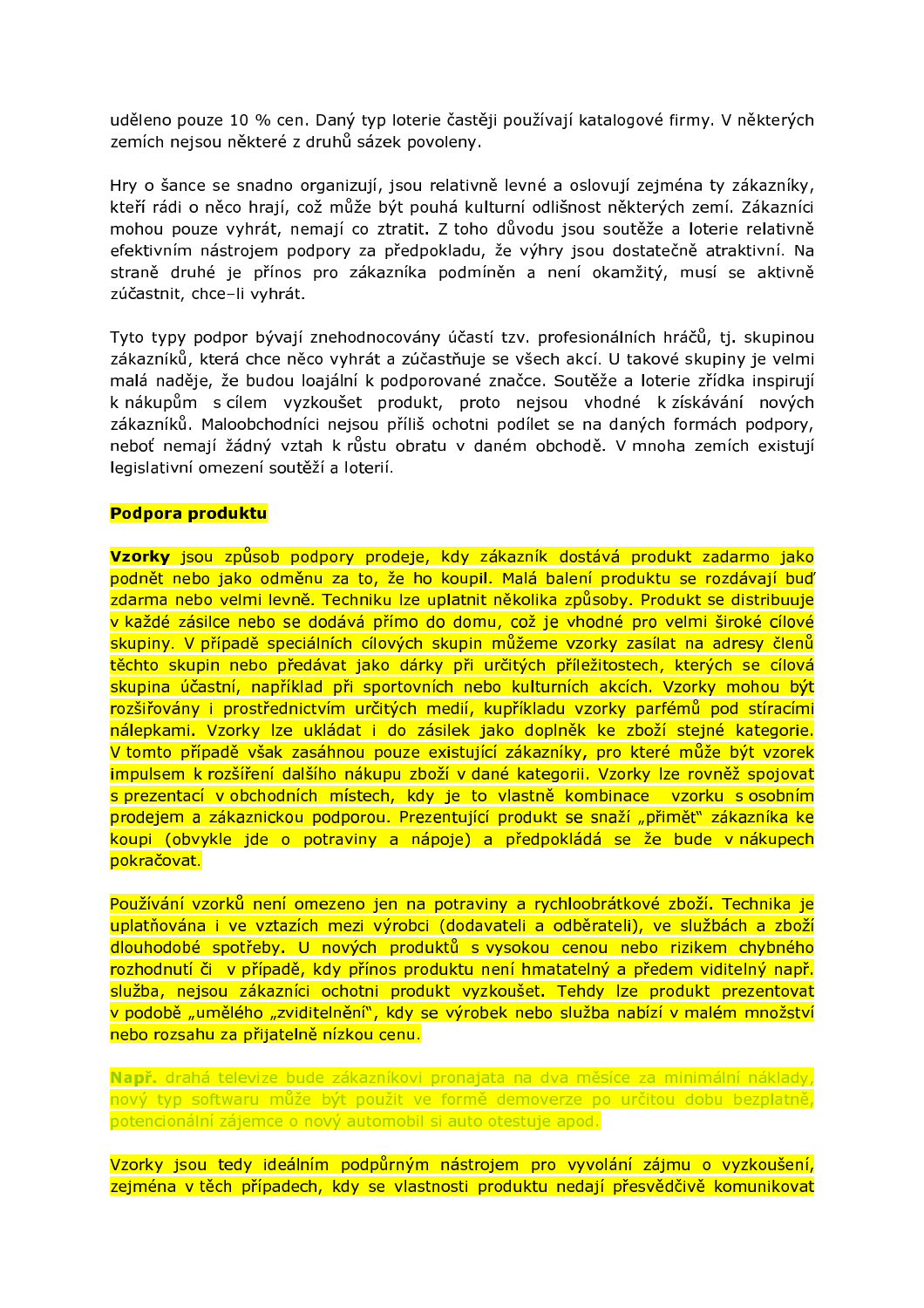reklamou, nebo když vyzkoušení malého vzorku poskytne obraz o vlastnostech celého produktu. Možnou nevýhodou této formy je výroba a distribuování malých vzorků ve velkém množství a nákladnost demonstrací v supermarketech.

V případě bezplatné podpory poskytované prostřednictvím pošty získává zákazník bezplatně dárek jako odměnu za nákup poté, co zaslal výrobci doklad o koupi. Tento případ podpory je velmi podobný refundaci, rozdíl je pouze ten, že zákazník dostane dárek a nikoliv peníze. Hlavním účelem tohoto typu podpory prodeje není vyzkoušení, nýbrž odměňování loajálního zákazníka či posílení vztahu mezi ním a značkou. Lze generovat mnoho hodnotných informací o zájmech a nákupním chování zákazníků pro tvorbu databáze, kterou využijeme při následných marketingových akcích. To je hlavní přednost této formy podpory. Nevýhoda spočívá v tom, že zákazník nedostane odměnu okamžitě, logistika tohoto procesu je náročná, nemá žádný přínos pro obchodníka, protože podpora tohoto typu neposiluje vztah mezi produktem a obchodem.

Prémie je další forma podpory prodeje. Bývá poskytována uvnitř balení nebo spolu s ním. Jedná se o malé dárky, které přicházejí spolu se zbožím, např. sklenička připojována k láhvi s konakem, sluneční brýle připojené ke koupi opalovacích krémů apod. Někdy i samotný způsob balení může být dárkem, sklenice ve které byl džem, může být použita jako váza nebo dóza na koření apod. Prémie jsou úspěšné, protože pro většinu zákazníků poskytnutý dárek představuje silný impuls koupit a vyzkoušet či opakovat nákupy.

Zákazníci mají tento typ podpory rádi: přínos je totiž okamžitý, viditelný a snadno dosažitelný. Dopady na rozpočet výrobce jsou předem dány a prémie mohou být snadno kombinovány s dalšími typy podpory prodeje. Výhoda pro obchodníky spočívá v tom, že tato forma podpory generuje návštěvnost obchodu, a tedy i zvýšení obratu. Pokud zákazníci nereagují na prémie, tak je celá kampaň neúspěšná. I nevhodně zvolená prémie může poškodit dlouhodobou image značky. Existuje zde riziko, že se podpoří pouze existující zákazníci a nedojde k novému navýšení nebo k většímu "naplnění košů". Nevýhodou prodejce jsou dodatečné náklady a také obchodník může mít problémy s předváděním produktů obsahujících prémii, zejména v těch případech, kdy je něco přidaného k balení, neboť se zvyšují nároky na prostor v regálech a na hlídání případných <mark>zlodějů.</mark>

Stejně jako u ostatních již zmíněných typů podpory prodeje j zde bude obtížné prodat dříve dodané zboží, které nemá prémii. Je-li prémií takový produkt, který je také paralelně samostatně nabízen v daném obchodě, tak bude prodej ještě obtížnější.

Samolikvidační prémie jsou dárky, které lze získat za určitý počet nákupů včetně další částky peněz. Tyto prémie lze někdy získat v obchodě, ale většinou se nabízejí v poštovních zásilkách. Podobně jako bezplatná podpora (prostřednictvím pošty) používá se daná forma prémie spíše ke stimulaci opakovaných nákupů a posílení loajality ke značce než k iniciaci vyzkoušení. Zákaznická výhoda tkví v tom, že lze získat produkci vysoké kvality za relativně nízkou cenu, aniž by tuto kvalitu skutečně znal. Výrobci musí tuto formu podpořit následnými kampaněmi, ale i tak získávají o zákazníkovi mnoho hodnotných informací. Je-li dobrá komunikace v obchodě a kampaň přiláká pozornost, tak to může přinést výhody jak obchodníkovi tak výrobci.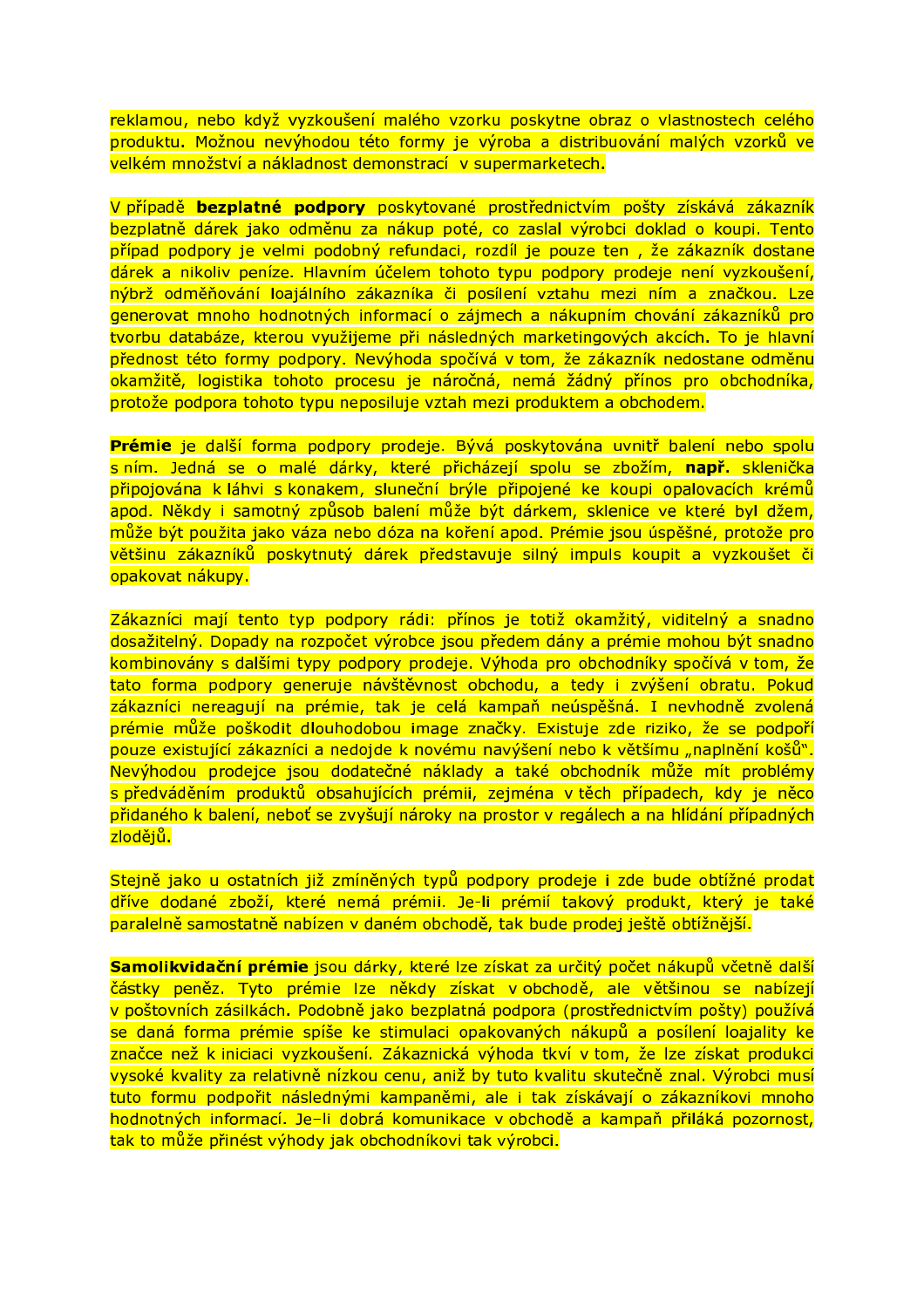Posledním typem podpory prodeje produktu jsou karty a známky, které poskytují zákazníkům slevy i dárky. Výhody a nevýhody se podobají kartám s peněžními refundacemi.

Příklad: Každý holandský vlastník automobilu střední třídy, starého 3-6 let, objevil v listopadu a prosinci 1998 na svém autě stírací nálepku a leták. Tým firmy Daewoo prošel parkoviště, nákupní střediska a obchodní místa a nalezl vhodné kandidáty, kterých bylo nakonec 650 000. Nálepka obsahovala poznávací značku auta. Leták sděloval, že každý, kdo vymění staré auto za nové, uspoří 4.500 dolarů a jeden šťastný výherce dostane nové Daewoo jako cenu. Výsledkem této kampaně byl v prosinci prodej 4.500 nových automobilů Daewoo, což bylo o 70 % více, než se přepokládalo. Tento pozoruhodný výsledek byl dosažen v tzv. "mrtvých" prodejních měsících, kdy koupená auto jsou za několik týdnů o rok starší. Za tuto kampaň Daewoo získal bronzovou cenu na Esprix.

Na závěr tohoto tématu je třeba podotknout, že výrobci mohou při generování synergických efektů podpůrných aktivit spolupracovat (tzv. joint promotions). Podobně může jeden výrobce poskytnout společnou podporu svým dvěma odlišným značkám. Jedna položka se dává jako prémie pro jinou, k získání samolikvidační prémie nebo dárku je požadována účtenka o nákupu různého zboží, a tím mohou být slevy výhodou nákupu pro různé produkty v daném čase. Aby se zvětšily výhody výrobců a obchodníků, je nutná jejich spolupráce při přípravě a realizaci podpůrných kampaní. Obchodníci se mohou podílet na rozpočtu výrobců při výlučných akcích v jejich obchodech nebo mohou zajistit takovou komunikaci v obchodě, která získá pozornost pro podpůrnou kampaň výrobce.

### Obchodní podpora (trade promotions)

Působení marketingových aktivit je stále více závislé na spolupráci s distribučními kanály. V tomto směru se podpora prodeje využívá k ovlivnění distributorů: aby zařadili určitý produkt do nabídky, aby mu přidělili vhodné místo v regálu a byli nápomocni při podpoře produktu směrem ke konečnému zákazníkovi.

Jedním z nejdůležitějších cílů je zde získání podpory distributorů, velkoobchodníků a maloobchodníků při zavádění nového produktu na trh. Aby si konečný zákazník mohl produkt koupit, tak ho musíte nalézt v dostatečném množství obchodů a v dostatečném množství regálů. Protože stále roste počet nových značek, tak jsou vybírány takové obchodní kanály, které obohatí sortiment. V těchto případech předcházejí obchodní podpory zákaznickým prodejním podporám a úspěšné obchodní podpory jsou pak předpokladem úspěšného zavedení nového produktu na trh. S ohledem na to jsou tedy obchodní podpory jistou formou podpory vyzkoušení, poněvadž distributor musí být přesvědčen o vhodném místě nového produktu v jeho exitujícím sortimentu. Úspěch nového produktu tedy často závisí na počtu obchodních jednotek, v kterých se bude nabízet. Proto jsou obchodní podpory prodeje zacíleny na intenzifikaci distribuce, aby se zvýšil počet obchodních jednotek, ve kterých bude produkt k dispozici.

Pro existující produkty je důležité, aby obchodní kanály měly motivaci prodávat danou značku. Z toho důvodu se podpory zaměřují na zachování místa v regálech nebo na iniciování maloobchodníků k tomu, aby podpořili produkt prostředky maloobchodní podpory. Jedním ze způsobů motivace obchodního kanálu k "tlačení" produktu, je zvýšení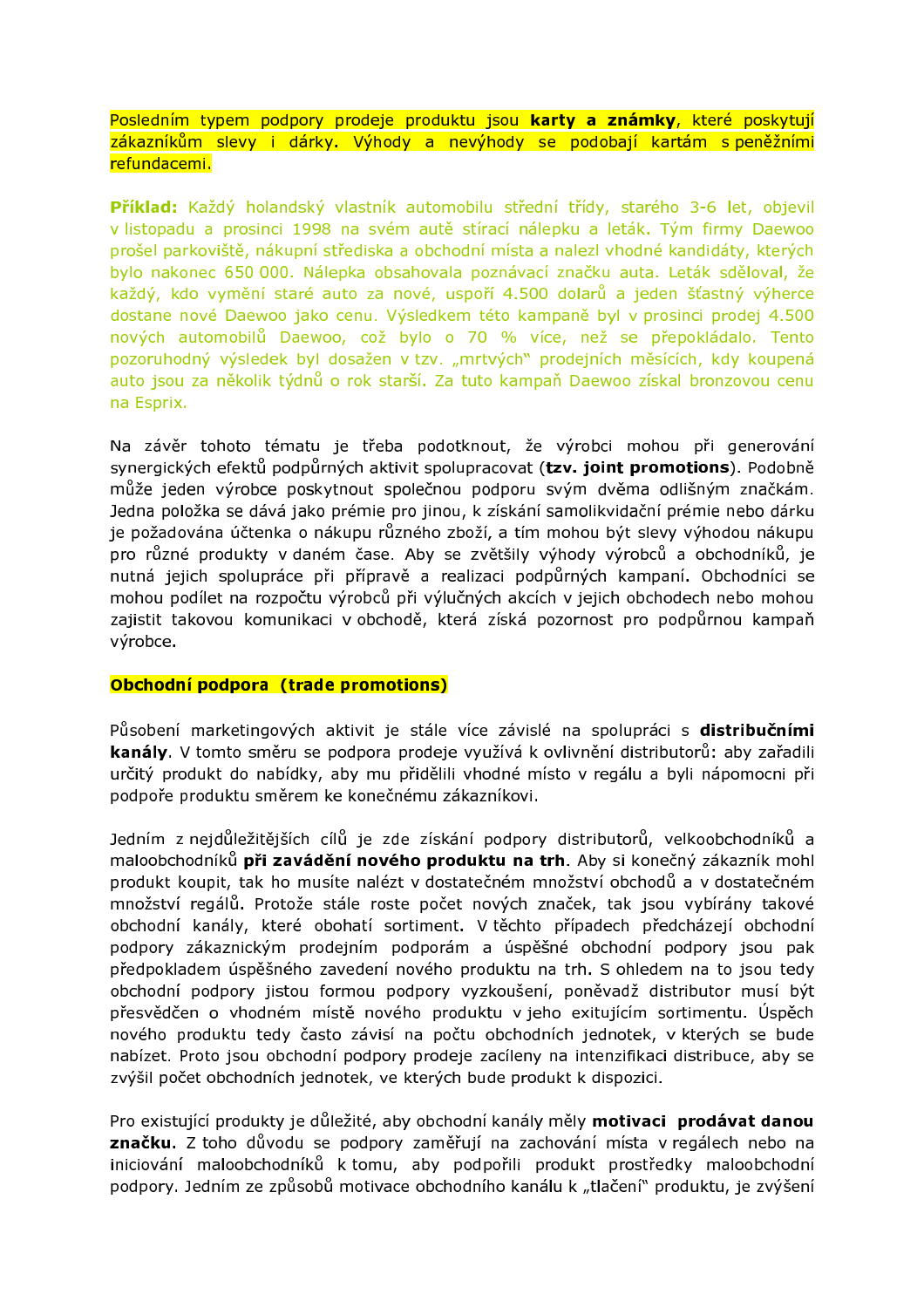jeho zásob. Plný sklad si vynucuje větší úsilí prodat, tzn. vytvořit pro produkt větší prostor na regálech a aktivně podporovat prodej. Obchodní podpory lze také využít k rychlému snížení zásob určitého produktu, je-li připraven k uvedení na trh nový výrobek.

Lze tedy říci, že obchodní podpory jsou vhodné pro posílení loajality distribučních kanálů k produktu nebo kategorii produktů. Stejně jako zákazník je "odměňován" za svou loajalitu ke značce, tak i distributoři jsou odměňování za svou loajalitu, která se projevuje v tom, že produkt má dobré a dostatečné umístění v regále.

Prodeici isou integrální součástí distribučních aktivit, protože isou s distribucí v kontaktu jako první. Velice důležitou součástí marketingové strategie je poskytnout obchodním mezičlánkům (distributorům) jisté výhody za to, že správně nabízejí produkt. Neidůležitějším cílem motivace prodejců je podpora jejich snahy získávat nové zákazníky a vést je k tomu, aby produkt vyzkoušeli nebo se snažili zvýšit objem prodejů současným zákazníkům. Prodejci mohou též podporovat protlačení nové či existující značky jako součást krátkodobých integrovaných, prodej podporujících akcí nebo jako podpory reklamní kampaně.

Je nezbytné, aby zákaznické i obchodní podpory a další komunikační nástroje přinášeli synergický efekt. Obchodníci jsou motivováni k poskytování pomoci distributorům, aby jim ulehčili předvedení značky, tzn. poskytli jí lepší místo na regálech, udržovali regál plný, kontrolovali velikost zásob a vylepšovali komunikační postupy a prezentační materiály v obchodních jednotkách.

Obchodní podpora má zpravidla formu dočasné slevy, slevy spojené s objemem, obchodní výhody či výhody při společné reklamě. Hlavním cílem je stimulace obchodu k poskytnutí většího prostoru na regálech pro existující či nový produkt. Tyto výhody mají vliv na zvýšení marže velko- a maloobchodníkům. Vyšší marže může být plně nebo zčásti použita na slevy pro konečné zákazníky, a to pomocí maloobchodních podpor, stimulací prodeje poskytnutím většího prostoru na regálech nebo posílením komunikace. V takových případech podpora prodeje vyústí v příznivý dopad na nákupy zákazníků. Pokud se obchodní výhody vázané na objem využijí pouze k dočasnému zvýšení zásob, tak to nemívá obvykle na zákazníka žádný dopad.

Distributory lze ovlivnit reklamou k protlačování těch produktů, na něž získají obchodní slevy. Tento typ reklamy prováděný prostřednictvím tištěných informačních materiálů (např. brožury. letáky,....) musí být zacílen na marži, očekávaný obrat, zisk z obchodního prostoru a podpůrné služby výrobce, které zejména pomohou přesvědčit obchodní sféru o vhodnosti spolupráce. Služby mají zpravidla formu pomoci při komunikaci v obchodech, jako jsou stojany, uspořádání regálu a jejich údržba. Výrobci mohou poskytnout finanční podporu maloobchodníkům pro jejich komunikační aktivity částečným hrazením stojanů a obchodních prospektů.

### Efektivita podpor prodeje

Studie vyúsťují v závěry, že přes krátkodobou účinnost PP tyto nebývají efektivní v dlouhodobém horizontu. Konkurenční kampaně neutralizují i krátkodobé efekty a výsledkem jsou vyšší náklady na prodej stejného množství zboží a stabilní tržní podíl. Je třeba mít na mysli, že podpora prodeje může podkopávat efekty dlouhodobějších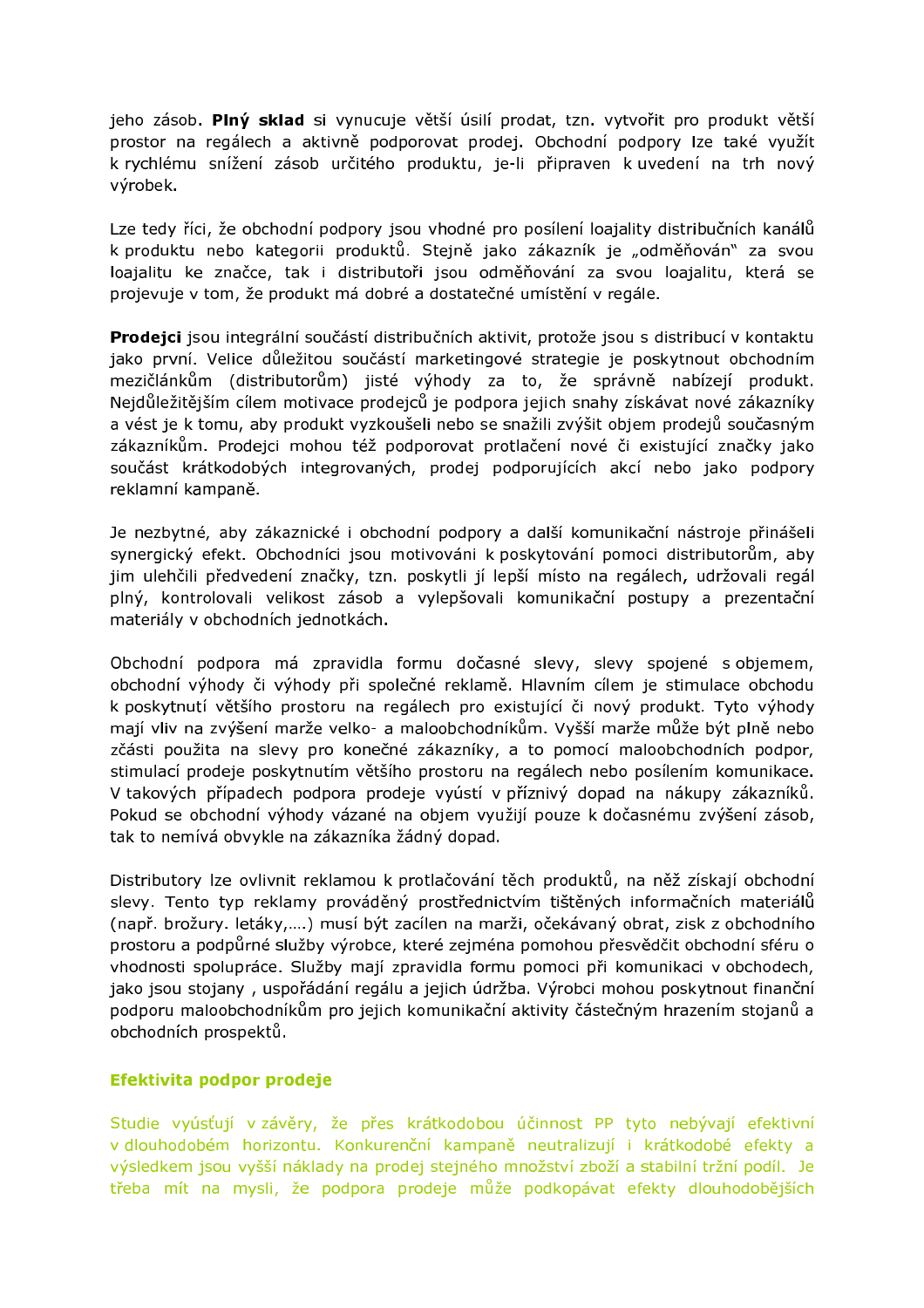strategických marketingových nástrojů, jako je reklama a sponzorství, jejichž cílem je budovat image v dlouhodobém horizontu. Proto někteří výrobci stále více spoléhají na strategii "KAŽDODENNÍCH NÍZKÝCH CEN" zacílenou na udržení relativně nízkých stabilních cen většiny produktů než na strategii "VYSOKÉ – NÍZKÉ", která využívá různé podpory.



Obr. 3.3 Potenciální efekty podpory prodeje

### Krátkodobé hledisko

Z tohoto hlediska vede většina podpůrných aktivit k podstatnému zvýšení prodeje a tržního podílu. Cenová elasticita při podporách v absolutní velikosti 10 není výjimkou a podstatně převyšuje krátkodobou elasticitu reklamy. Přestože není zřejmý účinek podpor na ziskovost, některé studie dokazují, že se zvyšuje také zisk. Mnoho studií konstatuje, že 80% zvýšení prodeje v důsledku podpory lze připisovat "přetáhnutí" zákazníka konkurence. Efekty jsou však asymetrické. Produkty s nízkými cenami mohou lákat zákazníka značek s vysokými cenami, zatímco naopak je to měně pravděpodobné. Jestliže podpůrná kampaň vede pouze k přechodu od jedné značky ke druhé, prodej produktů v dané kategorii se nezmění a nevznikne ani tedy žádný pozitivní efekt pro maloobchodníka. Na straně druhé podpora prodeje může přitáhnout do obchodu nové zákazníky a tím zvýšit jeho tržní podíl. Větší počet návštěvníků rovněž zvyšuje obrat.

#### Střednědobé hledisko

Ze střednědobého hlediska (4 - 6 týdnů po akci) jsou indikátory efektivity opakované nákupy a pokles prodeje po akci. Podpora prodeje může mít dlouhodobý negativní efekt na image značky, neboť zákazníci si vybírají značku podle podpory, nikoli pro její výlučnou kvalitu. Proto po ukončení podpory prodeje opakované nákupy obvykle klesají. Podpora prodeje může vyústit ve snížení "referenční ceny", jinak řečeno při častých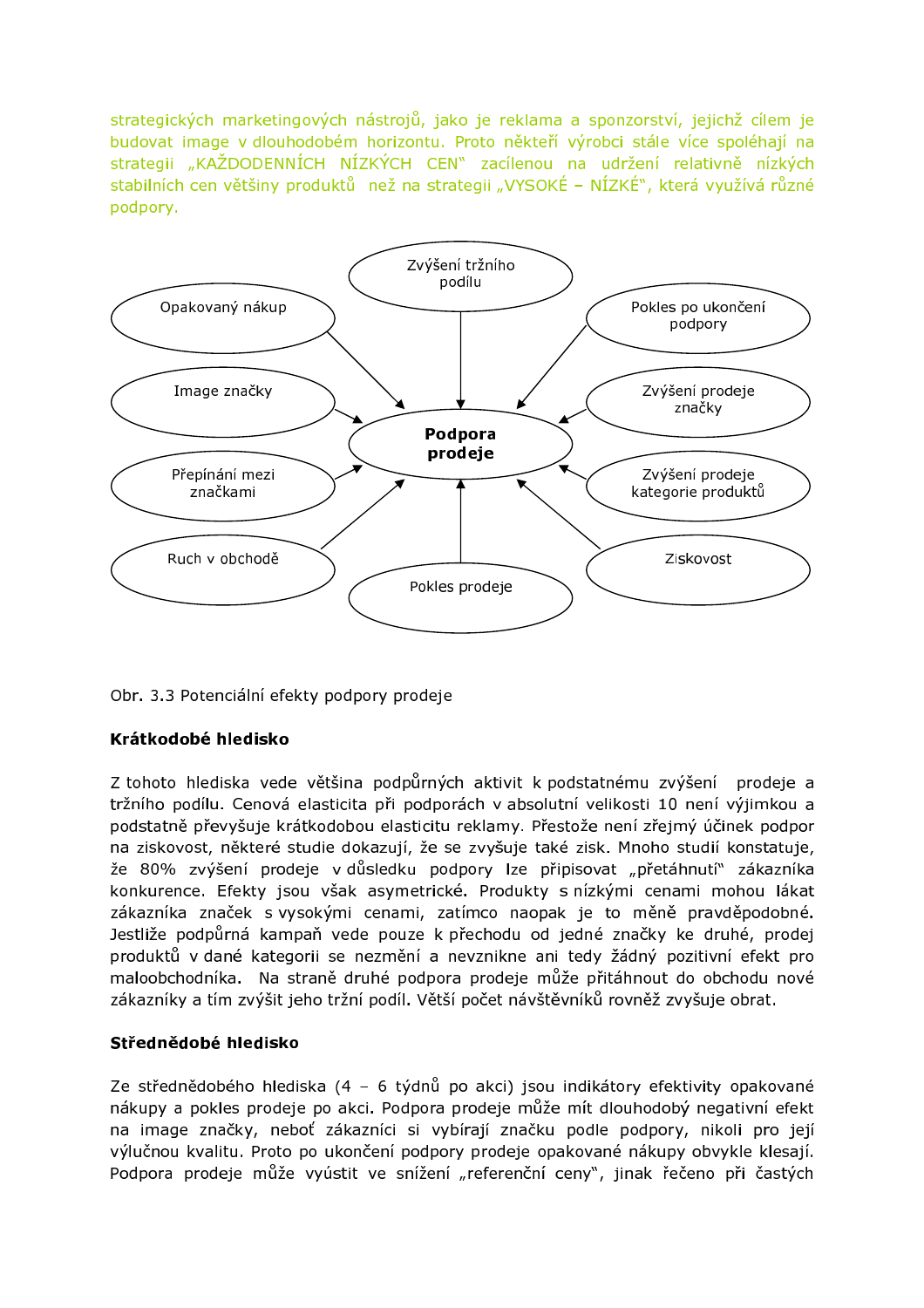podporách si na ně zákazníci zvyknou, k tomu relevantně upraví svá cenová očekávání a pak k tomu, aby koupili, požadují stále více.

Podpory mohou negativně ovlivnit opakované nákupy v důsledku toho, že poškozují dlouhodobý postoj ke značce. Nicméně současné studie tento jev neprokazují. Čím atraktivnější je snížení ceny a čím větší je okamžitá a nepodmíněná výhoda, tím větší je riziko dlouhodobého poškození image značky. Je-li zákazník loajální ke značce před kampaní, pak na jeho postoj nebude mít podpora prodeje významný vliv. Podobně lze říci, že na trzích, kde jsou podpory užívány často, a na trzích, kde zákazníci přepínají mezi značkami, bude účinek podpor na postoj ke značce a opakování nákupů minimální. Zákazníci si zvyknou na produkt po jeho vyzkoušení v období jeho podpory, což může zvýšit pravděpodobnost opakovaných nákupů. Jinými slovy, podpory mohou dostat značku mezi oblíbené. Celkově lze říci, že vliv podpor na střednědobé opakování nákupů ie limitovaný.

Pokud podpora prodeje láká nejen nové, ale i stávající zákazníky ke koupi více produktů, může se po ukončení kampaně projevit snížení prodeje, jež objektivně trvá tak dlouho, než zákazník spotřebuje produkty koupené do zásoby. Při hodnocení kampaně by se tedy měly měřit výsledky prodeje v průběhu kampaně a po jejím ukončení. V případech, kdy jsou produkty často předmětem podpor, se může objevit pokles před kampaní, neboť zákazníci kampaň očekávají a nákup proto odkládají.

střednědobých efektů mohou čisté Podobně jako v případě podpory vést k "vyhledávání slev" s odmítavým dopadem na postoj ke značce, tržní podíl a obrat v dlouhodobějším období. Výzkum ukazuje, že časté použití podpor vede k dilematu, kdy jsou konkurenti v obavě ze ztráty tržního podílu uvězněni v kruhu odvetných opatření, které však nemají dopad na tržní podíl v delším horizontu. Dlouhodobá analýza tržních podílů u 341 produktů ukazuje, že 60 % tržních podílů zůstává během devíti let stabilních. Pouze u 24 % případů byl zaznamenán vliv podpory prodeje na podstatný růst podílu na trhu.

Někteří výzkumnici tvrdí, že rostoucí intenzita podpůrných aktivit je výsledkem zvýšeného hledání variant chování. Výzkum také prokazuje, že rostoucí cenová citlivost je vyvolána spíše četností podpůrných kampaní než hodnotou podpor. Všeobecně lze říci, že dlouhodobé pozitivní i negativní efekty podpory prodeje jsou omezené.

# Závěr

Celkové závěry o negativních a pozitivních efektech podpor závisejí na řadě modifikujících faktorů. Mohou to být faktory spojené se značkou a produktem, charakteristikou zákazníků a marketingovou strategií firmy. Podpory budou mít větší dopad na ty produkty, které může zákazník snadno uchovávat v zásobě, nebo na výrobky, které kupuje velké množství zákazníků a jsou podporovány v komunikační kampani, tzn. reklamou nebo podporou v místě prodeje. Podpory budou méně efektivní na silně konkurenčních trzích. Výzkum také ukazuje, že kampaně jsou méně efektivní, pokud jim předchází podpůrná kampaň konkurenta. Též se zdá, že podpory jsou efektivnější u značek s malým tržním podílem než u hlavních hráčů na trhu, u kterých jsou účinky podpory prodeje velmi omezené.